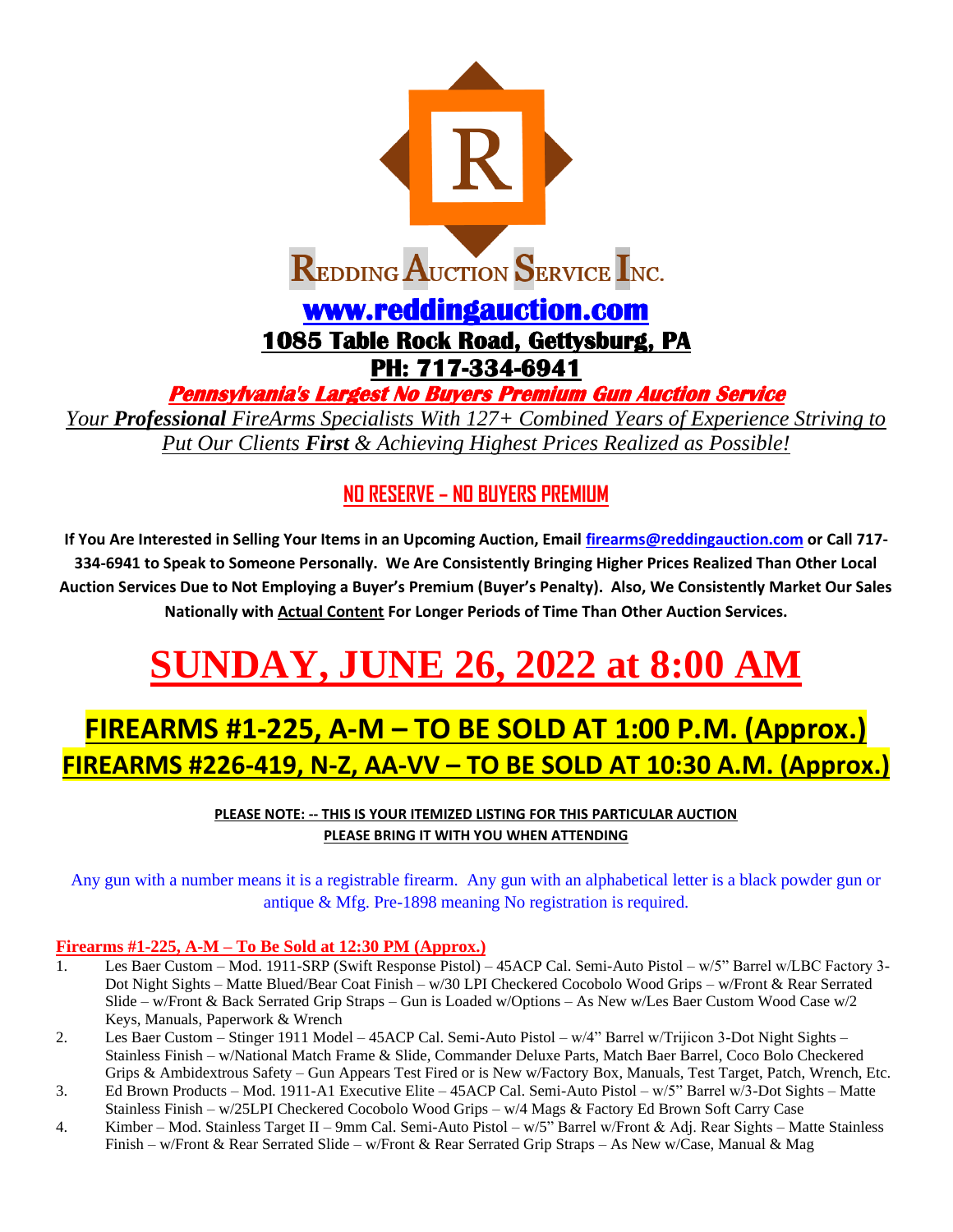- 5. Night Hawk Customs Mod. 1911-A1, T3 45 ACP Cal. Semi-Auto Pistol w/4 ¼" Barrel w/Trijicon (Heine) 3-Dot Night Sights – Stainless Finish – w/T3 Magwell, Serrated Rear of Slide to Match Rear Sight, Top of Slide is Serrated – As New w/3 Mags, 2 Test Targets & Factory Custom Soft Carry Case
- 6. Smith & Wesson Mod. 642 Airweight 38 Spl. Cal. 5-Shot Double Action Revolver w/2" Barrel Stainless Finish w/3- Finger Rubber Grips – w/Concealed Hammer – As New w/Box, Manual & Tools
- 7. Sig Sauer Mod. P365 9mm Cal. Semi-Auto Pistol w/3.1" Barrel w/Green Front & Dual Dot Rear Sight Matte Blued Finish – w/Two 10Rd Mags – Unfired w/Box & Manuals
- 8. Smith & Wesson Mod. M&P 45 45 Auto Cal. Semi-Auto Pistol w/4 ½" Barrel w/3-Dot Sights Matte Blue Finish w/Front & Rear Serrated Slide, Lower Picatinny Rail, Three 10Rd Mags & Extra Grip Straps – As New w/Case, Manuals, Etc.
- 9. Smith & Wesson Mod. MP-45 45 Auto Cal. Semi-Auto Pistol w/4" Barrel w/3-Dot Sights Matte Blued Finish w/Front & Rear Serrated Slide, Lower Picatinny Rail, Three 8Rd Mags & Extra Grip Straps – As New w/Case & Manuals
- 10. Wilson Combat Mod. 1911-Tactical Elite 45 ACP Cal. Semi-Auto Pistol w/5" Barrel w/Battle Sight Front & Rear Fiber Optic 3-Dot Sights – Matte Stainless Finish – w/30 LPI Checkered Wood Grips – w/Ambidextrous Safety – As New w/2 Wilson Mags & Wilson Combat Soft Carry Case
- 11. Wilson Combat Mod. 1911-CQB 45ACP Cal. Semi-Auto Pistol w/5" Barrel w/Front & Wilson Battel 3-Dot Night Sights – Matte Blue/Green Two-Tone Finish – w/Gun Site Low Thumb Safety, G10 "30 LPI" Checkered Wood Grips – w/2 Wilson Mags – w/Wilson Combat Soft Carry Case
- 12. PTR Industries Mod. PTR-9 (MP5K Clone) 9mm Cal. Semi-Auto Pistol w/5.16" Barrel w/Threaded Muzzle Blued Finish – w/Two 30Rd Mags – Unfired w/Case, Sling, Screw Driver & Manuals **(CANNOT GO TO MARYLAND!)**
- 13. Century Arms Inc. Mod. MKE-AP5-P (MP-5 Clone) 9mm Cal. Semi-Auto Pistol w/9" Barrel w/Threaded Muzzle & Sights – Matte Blue Finish – w/Two 30Rd Mags – w/SBT Stabilizing Brace – Unfired w/Case, Manuals & Scope Base **(CANNOT GO TO MARYLAND!)**
- 14. Springfield Mod. Hellcat 9mm Cal. Semi-Auto Pistol w/3" Barrel w/Night Front & U Rear Sights Matte Blued Finish – w/Two 11Rd Mags – As New w/Box, Soft Case & Manuals
- 15. Colt Mod. 1991A1 Commander Model 45 Auto Cal. Semi-Auto Pistol w/4 ¼" Barrel w/Custom Novak 3-Dot Night Sights – Matte Stainless Custom Robar Finish – w/Green Laminated Checkered Factory Grips – w/2 Factory Colt Mags – w/Gun Site Low Thumb Safety – As New w/Case & Manual
- 16. Colt Mod. MK-IV Series 80 Light Weight Officers ACP Model 45 ACP Cal. Semi-Auto Pistol w/3 ½" Barrel w/Novak 3-Dot Sights – Matte Stainless/Blue Two-Tone Finish – w/Checkered Factory Colt Grips – w/2 Factory Mags – w/Custom Gun Site Low Thumb Safety (Factory Safety) – As New w/Case, Manuals & Sleeve
- 17. CZ Mod. 75 9mm Cal. Semi-Auto Pistol w/4 ½" Barrel w/Gold Bead Front Sight & Heine Rear Sight Gray Cerakote Custom Finish – w/Custom Gray Laminate Like Grips – w/Three 16Rd Mags – w/Box
- 18. Canik Mod. TP9SF Elite 9mm Cal. Semi-Auto Pistol w/4" Barrel w/Custom Warren Red Dot Front Sight, Rear Sight Matte Blue/Gray Two-Tone Finish – w/Two 15Rd Mags – w/Speed Loader – w/Extra Grip Straps – w/Holster – As New w/Case & Manuals
- 19. Springfield Mod. 1911-A1 9mm Cal. Semi-Auto Pistol w/5" "Nowlin" Barrel w/Factory Sights Stainless Finish w/Checkered Red Wood Grips – As New w/Case, Manuals & Clip
- 20. Colt Mod. 1911 US Army 45 ACP Cal. Semi-Auto Pistol w/5" Barrel Blue/Gray Finish w/Checkered Wood Grips w/Correct Two-Tone Mag – Mfg. in 1918
- 21. Colt Mod. 1911-A1 US Army 45 ACP Cal. Semi-Auto Pistol w/5" Barrel w/Sights Blued Finish w/Factory Ivory Like Gold Medallion Grips – GI Bring Back, He Had it Engraved When He Was Stationed at Okinawa
- 22. Ruger Mod. LCP II 380 Auto Cal. Semi-Auto Pistol w/2  $\frac{3}{4}$ " Barrel w/Front & Rear Barrel Sights Matte Blued Finish w/Two 6Rd Mags – As New w/Box, Manuals & Holster
- 23. Glock Mod. 19 Gen 2 9mm Cal. Semi-Auto Pistol w/4" Barrel w/Tru-Dot 3-Dot Night Sights Matte Blued Finish w/Two 15Rd Mags – w/Manuals, Cleaning Tools & Speed Loader
- 24. Glock Mod. 43 9mm Cal. Semi-Auto Pistol w/3 1/4" Barrel w/Front Night Dot Sights & White Outlined Rear Sights Matte Blued Finish – w/Two 6Rd Mags – As New w/Case & Manuals
- 25. Sig Sauer Mod. P228 9mm Cal. Semi-Auto Pistol w/4" Barrel w/3-Dot Night Sights Matte Blued Finish w/2 MecGar Mags – w/Case & Manual
- 26. Smith & Wesson Mod. M&P9 M2.0 9mm Cal. Semi-Auto Pistol w/4 ¼" Barrel w/3-Dot White Sights Blued Finish w/Lower Picatinny Accessory Rail – w/Front & Rear Serrated Slide – w/Two 17Rd Mags – w/Extra Grips Strap – As New w/Case & Manual
- 27. Ruger New Model Single Six 22/22 Mag. Cal. Combo Single Action Revolver w/5 ½" Barrel w/Front & Adj. Rear Sight – Stainless Finish – w/Silver Eagle Red Laminated Wood Grips – As New w/Case & Manual
- 28. Smith & Wesson Mod. M&P9 Shield 9mm Cal. Semi-Auto Pistol w/3.125" Barrel w/3-Dot White Sights Blued Finish – w/7Rd Mag. – As New w/Box & Manuals
- 29. Essex Frame w/Springfield Slide (Pin Gun) 45ACP Cal. Semi-Auto Pistol w/5 ½" Wilson Combat Barrel w/Bo-Mar Sights & Compensator – Blued/Stainless Two-Tone Finish – w/Front & Rear Serrated Grip Straps – w/Custom Mag Release Button & Extended Mag Well – w/Two 10Rd Mags
- 30. Sig Sauer Mod. PMCX "Rattler" 300 Black Out Cal. Semi-Auto Pistol w/5 ½" Barrel w/Flash Hider Matte Blue Finish – w/Flat Top Picatinny Rail – As New w/Box, Manuals & 30Rd Mag **(CAN GO TO MARYLAND!)**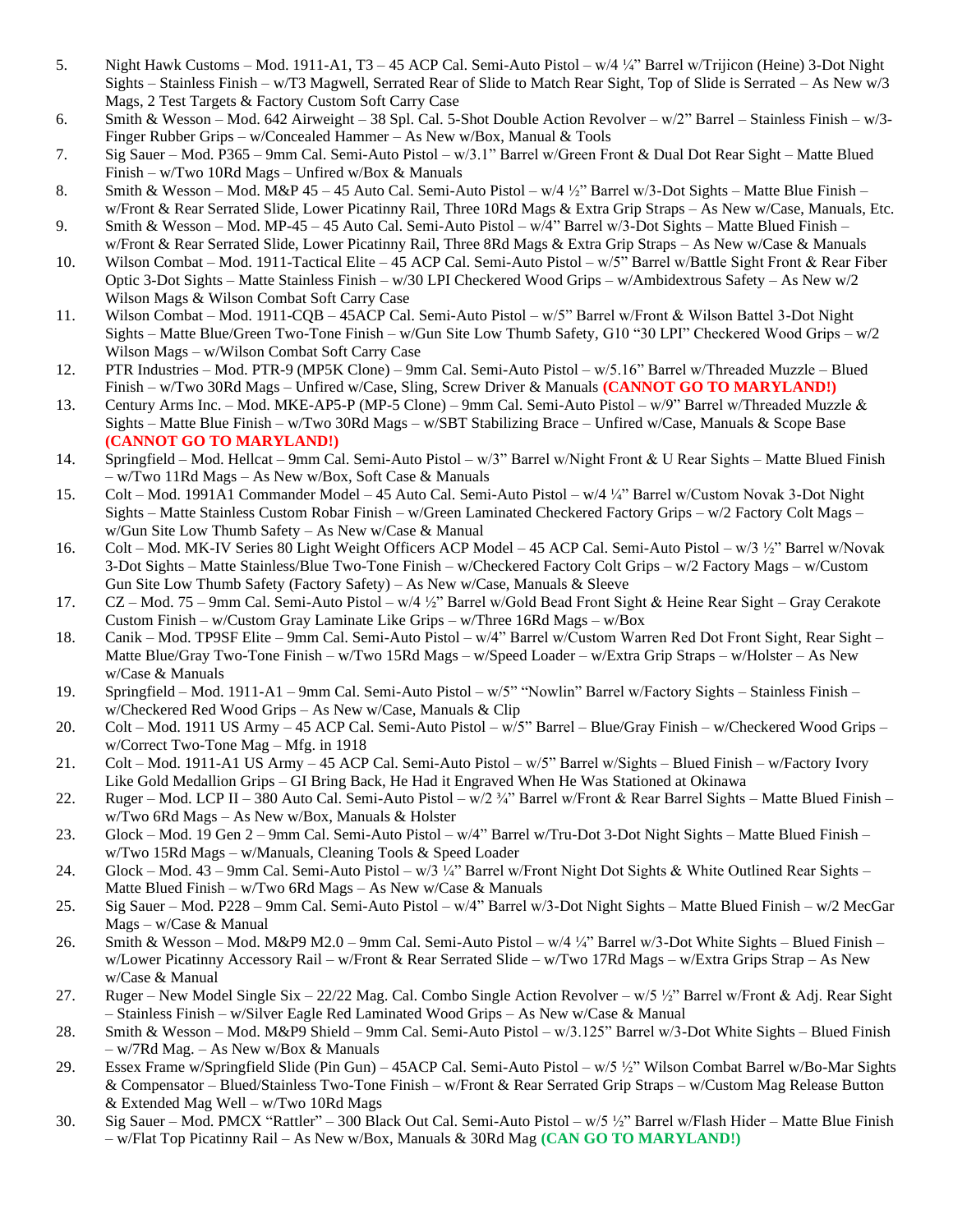- 31. Remington Mod. 700 BDL Stainless/Synthetic, DM 260 Rem. Cal. Bolt Action Rifle w/24" Barrel Stainless Finish Enhanced-Engraved Edition – w/Detachable Mag – w/Extra Trigger – As New w/Box & Manuals
- 32. Remington Mod. XP-100 7mm BR Rem. Cal. Single Shot Bolt Action Pistol w/16" Barrel w/Bo-Mar Hooded Front & Adj. Rear Sights – Blued Finish – w/Mohawk Brown Stock w/White Accents – w/Soft Case & Manual
- 33. Remington Mod. 742 Woodmaster Carbine 30-06 Cal. Semi-Auto Rifle w/18 ½" Barrel w/Front & Rear Barrel Sights Blued Finish – w/Checkered Capped Pistol Grip Wood Stocks w/Factory Butt Plate – w/Factory Correct Caliber Marked Clip – w/Weaver K4C3 Period Scope & Mounts
- 34. Remington Mod. 870 Express Synthetic 12ga. Pump Action Shotgun w/18" Cyl. Bore Barrel w/Bead Sight Matte Blued Finish – w/Black Synthetic Pistol Grip Stock w/Ribbed Forearm – New w/Factory Box & Accessories
- 35. Ithaca/Tikka Mod. LSA-55 Turkey Gun 12ga Over 222 Rem. Cal. Over-Under Shotgun/Rifle Combo Gun w/24 ½" Solid Rib Barrels w/Flip Up Rear Sight – Blued Finish – w/Checkered Capped Pistol Grip Wood Stocks w/Factory Butt Plate – w/Square Barrel Selector Button
- 36. Sig Sauer Mod. P238 Scorpion 380 Auto Cal. Semi-Auto Pistol w/2 ¾" Barrel w/3-Dot Night Sights Brown Finish w/Camo Grips – w/2 Mags – As New w/Holster & Case
- A. Uberti Mod. 1858 New Army 44 Cal. Black Powder Revolver w/8" Barrel Blued & Case Hardened Finish w/Wood Grips – Unfired w/Box
- B. Unknown Antique 22 Cal. Single Shot Derringer Pistol w/2 ½" Barrel Nickel Finish w/Birds Head Grip
- C. H. & R. 32 Cal. Single Action Revolver w/2 ½" Octagon Barrel Nickel Finish w/Factory Hard Rubber Saw Handel Grips – w/Spur Trigger
- 37. Hawes Firearms Co. Mod. Tip-Up 22 Long Rifle Cal. Single Shot Pistol w/8" Octagon to Round Barrel w/Hooded Front & Rear Barrel Sights – Blued/Nickel Finish – w/Checkered Grips
- 38. Smith & Wesson Mod. 686-6 Performance Center 357 Mag. Cal. Double Action Revolver w/4" Vent-Rib Barrel w/Front & Adj. Rear Sights – Stainless Finish – w/Unfluted Cylinder, Speed Release Thumb Release & Interchangeable Front Sight – As New w/Hard Case & Manual
- 39. Taurus Mod. M4510 "The Judge" 45LC Cal./410ga. 3" 5-Shot Double Action Revolver w/3" Barrel w/Hi-Viz Front Sight – Matte Stainless Finish – w/Rubber Grips – As New w/Box & Manual
- 40. Winchester Mod. 70 Standard (Pre-64) 22 Hornet Cal. Bolt Action Rifle w/24" Barrel w/Hooded Front & Adj. Rear Sights – Blued Finish – w/Checkered Pistol Grip Wood Stock w/Factory Butt Plate – Mfg. in 1950
- 41. CZ Mod. CZ-527 American 223 Rem. Cal. Bolt Action Rifle w/22" Barrel Blued Finish w/Checkered Pistol Grip Wood Stock – w/Mag – w/Scope Rings – NIB
- 42. CZ Mod. CZ-527 American 204 Ruger Cal. Bolt Action Rifle w/22" Barrel Blued Finish w/Checkered Pistol Grip Wood Stock – w/Mag – w/Scope Rings – NIB
- 43. CZ Mod. CZ-527 American 222 Rem. Cal. Bolt Action Rifle w/22" Barrel Blued Finish w/Checkered Pistol Grip Wood Stock – w/Mag – w/High Scope Rings
- 44. Remington Mod. 592M 5mm Rem. Cal. Bolt Action Rifle w/23" Barrel w/Front & Rear Sights Blued Finish w/Capped Pistol Grip Smooth Wood Stock w/Factory Butt Plate – Tubular
- 45. Remington Mod. Seven 222 Rem. Cal. Bolt Action Rifle w/18 ½" Barrel (No Sights) Blued Finish w/Checkered Capped Pistol Grip Wood Stock w/Factory Pad – w/Burris Rings & Base
- 46. Mossberg Mod. 640 KD Chuckster 22 Mag Cal. Bolt Action Rifle w/24" Barrel w/Front Sight, Missing Rear Sight Blued Finish – w/Checkered Capped Pistol Grip Wood Stock – w/2 Mags – w/Tasco 3x-9x Scope & Mounts
- 47. Smith & Wesson Mod. 617-6 22 Cal. 10 Shot Double Action Revolver w/6" Barrel Stainless Finish w/S&W Rubber 3-Finger Grips – As New w/S&W Case & Manuals
- 48. Smith & Wesson Mod. M&P9 Shield EZ M2.0 9mm Cal. Semi-Auto Pistol w/3.675" Barrel w/3-Dot White Sights Matte Blue Finish – w/2 Mags – w/Grip Safety – w/Front & Rear Serrated Slide – As New w/Box & Manuals
- 49. Springfield Mod. XDS-9 Mod. 2 9mm Cal. Semi-Auto Pistol w/3.3" Barrel w/Sights Matte Blue Finish w/7Rd & 9Rd Mags – As New w/Soft Case & Box
- 50. Ed Brown Products Mod. Signature Edition 45ACP Cal. Semi-Auto Pistol w/5" Barrel w/Front & Adj. Rear Sights Blued Finish – The Signature Edition Includes the Hand Relief Engraved Package Which Includes The Flat Sides of the Slide, Frame Grip Screws, Flats of the Thumb Safety, Grip Safety, Slide Top, Mag Release & Magazine All Engraved – All the Features Are in the Signature Series Which This Gun Already Has & Includes Classic Custom Features – Gun is Unfired w/Soft Case, Adv. Book & Has the Special Ordered Serial #7777 – A Must See!
- 51. High Standard "TDE" Mod. 180 High Standard Auto Mag 44 Auto Mag Cal. Semi-Auto Pistol w/6 ½" Vent-Rib Barrel w/Ramp Blade Front & Adj. Rear Sights – Stainless Finish – w/Checkered Black Plastic Grips – w/Factory Mag – w/Factory Carry Case & Accessories
- D. 60 Rounds of 44 AMP Mixed Ammo 55pcs of 44 AMP Brass & RCBS 3pc. Die Set for 44 Auto Mag SWC
- 52. Sako Mod. 75 Varmint RH 260 Rem. Cal. Bolt Action Rifle w/24" Fluted, Heavy Stainless Barrel (No Sights) Stainless Finish – w/Deluxe Checkered Pistol Grip Brown Laminated Varmint Wood stock w/Raised Cheek Piece – New w/Factory Box & Accessories
- 53. Winchester Mod. 12 Deluxe 12ga. Pump Action Shotgun w/30" Full Choke, Vent-Rib Barrel w/Double Bead Sight Blued Finish – w/Checkered Capped Pistol Grip Nicely Figured Deluxe Wood Stocks w/Winchester Red Rubber Butt Pad
- 54. CZ Mod. 512 22 WMR Cal. Semi-Auto Rifle w/21" Barrel w/Hooded Front (No Rear Sight) Matte Blued Finish w/Smooth Wood Pistol Grip Stocks w/Factory Butt Plate – w/Mag – w/Factory Box & Manuals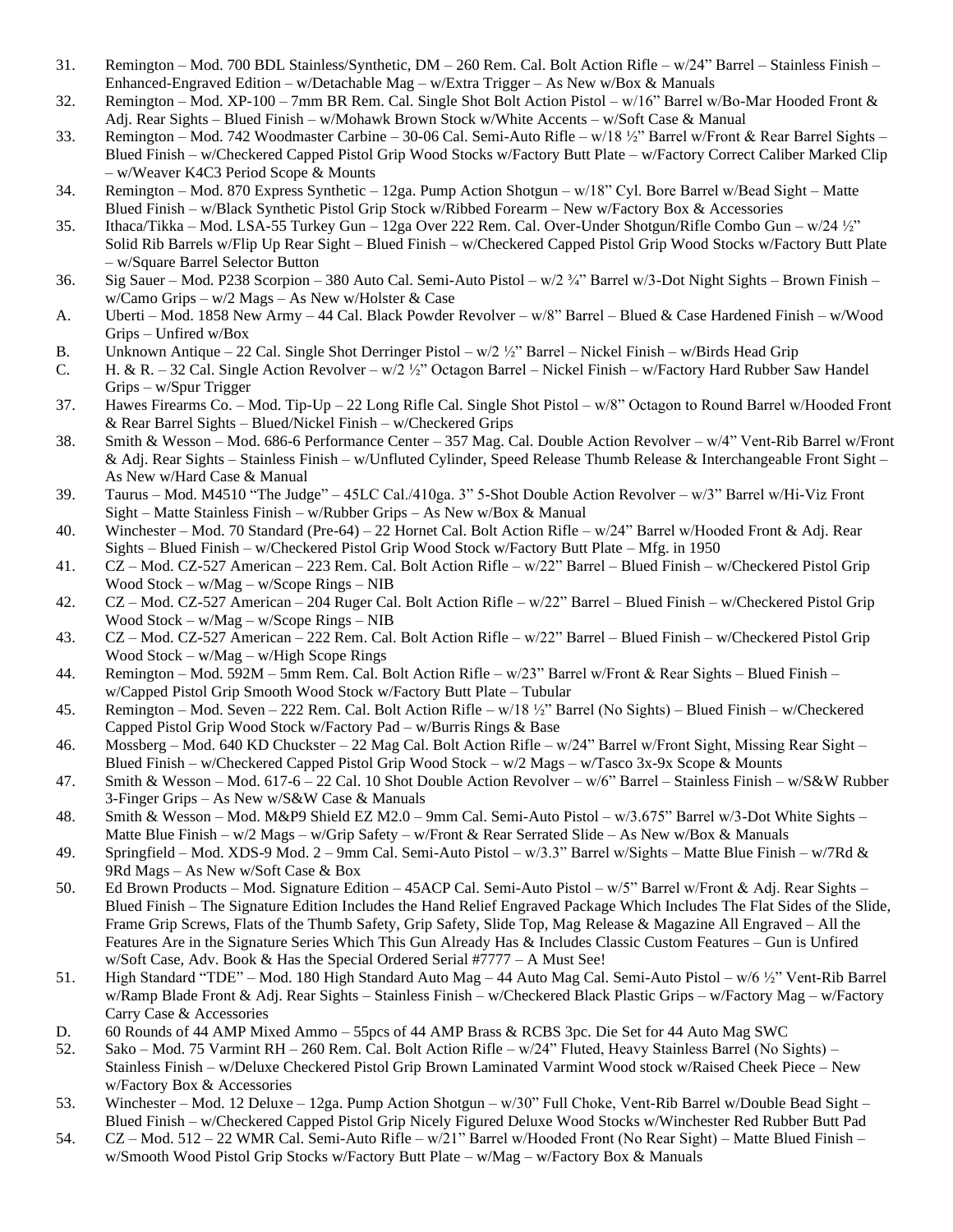- 55. Winchester Mod. 94AE 45 Colt Cal. Lever Action Rifle w/20" Barrel w/Front & Rear Barrel Sights Gold Finish Special Edition Made by Investment Arms – This is the Adams County, PA Edition That is Engraved & Has Carved Stocks Showing Scenes & Events That Took Place in Adams County PA – There Were Only 10 Ever Produced & This is #10 of 10 – Gun is Unfired w/Leather Case & Letter of Authenticity
- 56. Marlin Mod. 1895 SS 45-70 Cal. Lever Action Rifle w/22" Barrel w/Hooded Front & Rear Barrel Sights Gold Finish Special Edition Made by Investment Arms – This is the Pennsylvania Wapiti Special Edition That is Engraved & Has Carved Stocks Showing Scenes & Tribute Scenes to the PA Elk Herd – This is #33 of 50 Made – Gun is Unfired w/Leather Case  $\&$ Manual
- 57. Mossberg Mod. 464 "The Liberty Rifle" Pennsylvania 30-30 Win. Cal. Lever Action Rifle w/20" Barrel w/Rifle Sights & Full Length Tubular Magazine – Gold Finish – w/Highly Engraved-Enhanced Frame on Both Sides – w/Laser Checkered Straight Grip Wood Stock & Forarm – New w/Factory Box & Manual
- 58. Remington Mod. 11-87 Premier LC Dale Earnhardt Limited Edition 12ga. 3" Semi-Auto Shotgun w/28" Rem. Choke, Vent-Rib Barrel w/Dual Bead Sight – Blued/Gold Finish – w/Enhanced-Engraved Receiver on Both Sides w/"Dale Earnhardt" & "Seven Time Winston Cup Champion" – w/Deluxe Checkered Capped Pistol Grip Wood Stocks – New w/Factory Box & Accessories
- 59. Remington Mod. 700 BDL Custom Deluxe 222 Rem. Cal. Bolt Action Rifle w/24" Barrel w/Hooded Front & Adj. Rear Ramp Sights – Blued Finish – w/Deluxe Checkered Capped Pistol Grip Wood Stocks w/Raised Cheek Piece – New w/Factory Box & Video
- 60. Winchester Mod. 1892 High Grade Stainless "100 Years of John Wayne" Commemorative 44-40 Win. Cal. Lever Action Rifle – w/18 ½" Barrel w/Gold Blade Front & Flip Up Rear Sights w/Full Length Tubular Magazine – Blued/Stainless Finish w/Enhanced-Engraved Receiver on Both Sides w/Tribute to John Wayne Centennial – w/Stainless Large Loop Lever – w/Straight Grip Wood Stocks w/John Wayne Commemorative Coin Embedded in Right Side of Stock – New w/Factory Box & Shipping Box
- 61. Remington Mod. 7600 Maple "1 of 250" 35 Whelen Cal. Pump Action Rifle w/22" Barrel w/Front & Rear Sights Blued Finish – w/Checkered Capped Pistol Grip Maple Wood Stocks – w/Detachable Magazine – New w/Factory Box & Accessories
- 62. Remington Mod. 7600 Gloss 6mm Rem. Cal. Pump Action Rifle w/22" Barrel w/Ramp Sights Blued Finish w/Checkered Capped Pistol Grip Select Maple Wood stocks – w/Detachable Magazine – New w/Factory Box
- 63. Smith & Wesson Mod. 63-5 22LR Cal. Double Action Revolver w/3" Barrel w/Fiber Optic Front & Adj. Rear Sights Stainless Finish – w/Pachmayr American Legion Wood Grips & Factory S&W Grips – As New w/Factory Box & Accessories
- 64. Rossi Mod. Overland Coach Gun 12ga. 3" Double Barrel Shotgun w/20" Solid Rib Barrels w/Bead Sight Blued Finish – w/Pistol Grip Wood Stocks – w/Double Hammers & Triggers
- 65. Smith & Wesson Mod. 686-6 357 Mag. Cal. Double Action Revolver w/3" Barrel w/Red Ramp Front & Adj. Rear Sights – Stainless Finish – w/Pachmayr American Legion Wood Grips & Factory S&W Rubber Grips – w/S&W Hard Case & Accessories – Professionally Modified by T.K. Custom to Also Shoot 9mm Rounds – w/Moon Clips, Moon Clip Loading & Unloading Tools & 20 Moon Clips
- E. Kolar AAA Max Tube System w/Kolar Take Down Lockable Case, 2 Kolar 20ga. Sub-gauge Tubes & 2 Kolar 28ga. Subgauge Tubes – Tubes Fit Caesar Guerini Over-Under w/30" Barrels
- 66. Winchester Mod. 12 12ga. Pump Action Shotgun w/30" Full Choke, Solid Rib Barrels w/Bead Sight Blued Finish w/Pistol Grip Wood Stock & Ribbed Forearm – w/Recoil Pad
- 67. Remington Mod. 541-S Custom Sporter 22 Cal. Bolt Action Rifle w/24" Barrel (No Sights, Factory Drilled & Tapped) Blued Finish – w/Scroll Engraved Receiver – w/Checkered Capped Pistol Grip Deluxe Wood Stock w/Red Marbled Pistol Grip Cap & Butt Plate – w/Detachable 10Rd Magazine
- 68. Winchester Mod. 12 Deluxe 12ga. Pump Action Shotgun w/30" Full Choke, Vent-Rib Barrel w/Dual Bead Sights Blued Finish – w/Checkered Capped Pistol Grip Highly Figured Wood Stocks w/Recoil Pad
- 69. Sako Mod. 75 Stainless Synthetic 7mm STW Cal. Bolt Action Rifle w/26" Barrel (No Sights) Stainless Finish w/Palm Swell Pistol Grip Gray/Black Paneled Synthetic Stock – w/Detachable Magazine – Mfg. Between 1998-2003 – As New
- 70. Remington Mod. 37 The Range Master 22LR Cal. Bolt Action Rifle w/28" Heavy Target Barrel (No Sights) Blued Finish – w/Over-Sized Pistol Grip Target Wood Stock – w/Rare Single Shot Mag – w/Target Shoe on Trigger – Receiver & Barrel Tapped
- F. Hopkins & Allen Mod. Rolling Block Solid Breech Rifle 25RF Cal. Falling Block Rifle w/24" Octagon Barrel w/Barrel Sights – Blued/Gray/Case Hardened Finish – w/Smooth Wood Straight Grip Stock w/Hard Metal Butt Plate – Mfg. Between 1888-1892
- 71. CZ Mod. Ringneck 410ga. 3" Double Barrel Shotgun w/26" Solid Rib Barrel w/Front Bead Sight Blued Finish w/Case Hardened Receiver – w/Checkered Round Knob Pistol Grip Stocks w/Recoil Pad – w/Single Select Trigger
- 72. Ruger Mod. M77RS Flat Bolt-Tang Safety in Scarce 250 Savage Cal. Bolt Action Rifle w/22" Barrel w/Front & Flip Rear Barrel Sights – Blued Finish – w/Checkered Capped Pistol Grip Nicely Figured Wood Stock w/Factory Recoil Pad
- 73. Ruger Mod. M77R Tang Safety 7x57 Cal. Bolt Action Rifle w/22" Barrel (No Barrel Sights) Blued Finish w/Checkered Capped Pistol Grip Wood Stocks w/Factory Recoil Pad – w/Leather Sling – Rare Caliber!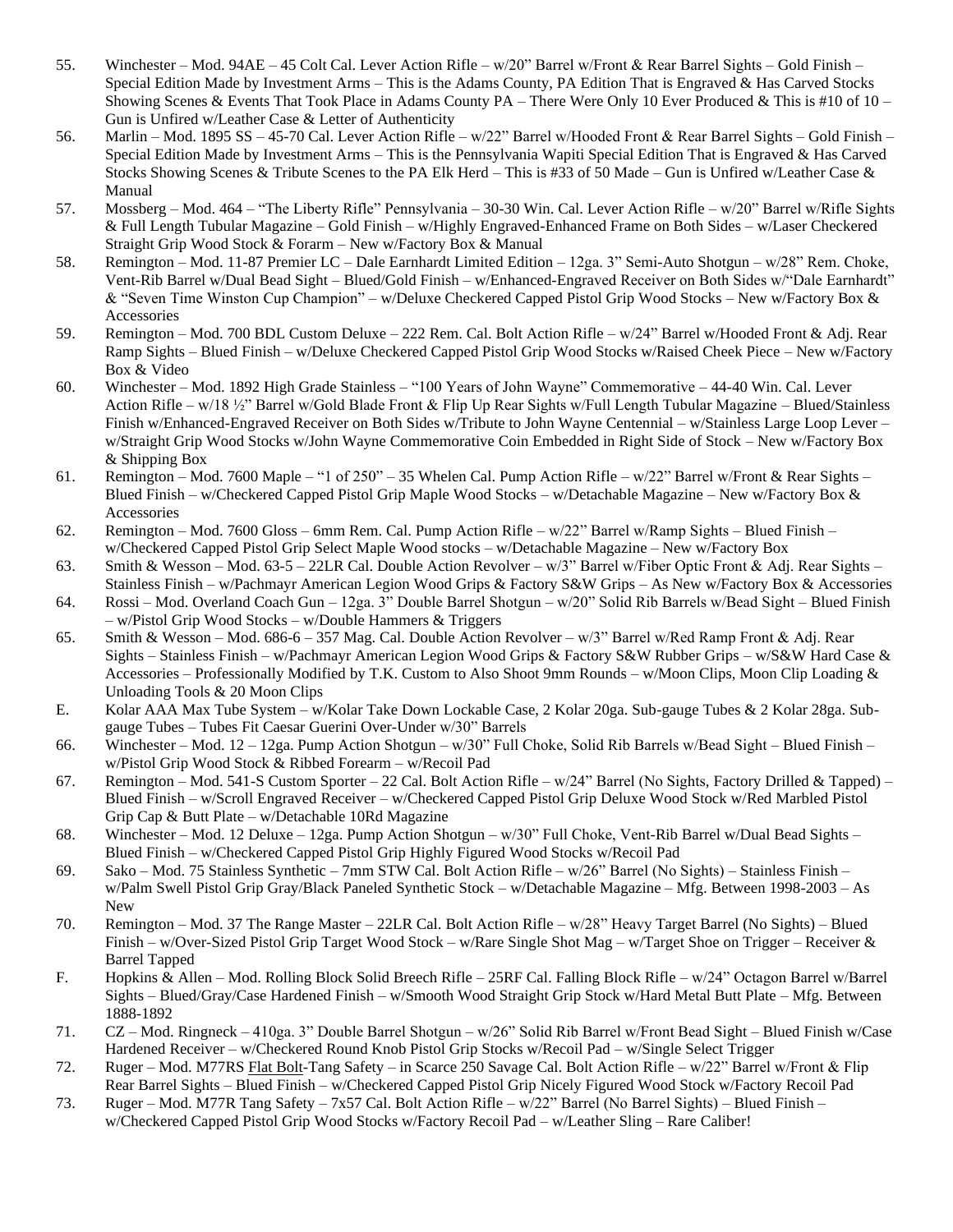- 74. Ruger Mod. M77 Hawkeye 264 Win. Mag. Cal. Bolt Action Rifle w/24" Barrel (No Sights) Matte Blue Finish w/Checkered Capped Wood Grip Stocks w/Factory Recoil Pad – w/Ruger Name/Logo on Floor Plate – Note: The 264 Win. Mag. Caliber Was an Uncatalogued Caliber & Mfg. Only in a Limited Edition Special Run
- 75. Ruger Mod. 77/17 All-Weather 17 Hornet Cal. Bolt Action Rifle w/24" Medium Heavy Barrel (No Sights) Matte Stainless Finish – w/Checkered Laminated Green/Gray Wood Pistol Grip Stocks w/Factory Recoil Pad – w/Factory Correct Mag
- 76. Ruger Mod. M77RS Tang Safety 338 Win. Mag. Cal. Bolt Action Rifle w/24" Barrel w/Ramp Front/Flip-Rear Barrel Sights – Blued Finish – w/Brown Laminated Wood Pistol Grip Stocks w/Factory Recoil Pad
- 77. Winchester Mod. 70 Super Grade 338 Win. Mag. Cal. Bolt Action Rifle w/24" Satin Stainless Barrel w/Ported Muzzle (No Sights) – Satin Stainless Finish – w/Checkered Capped Pistol Grip Wood Stocks w/Factory Recoil Pad – w/"Super Grade" Marked Floor Plate – w/Pre-64 Style Safety – w/2pc. Scope Bases
- 78. Winchester Mod. 70 Coyote 223 WSSM Cal. Bolt Action Rifle w/24" Barrel (No Sights) Blued Finish w/Laminated Wood Uncheckered Pistol Grip Stocks w/Factory Recoil Pad – Note: Mfg. in 2005 for Only 1 Year
- 79. Weatherby Mod. Patrician-II Ducks Unlimited 12ga. 3" Pump Action Shotgun w/30" Full Choke, Vent-Rib Barrel w/Front & Mid Bead Sights – Blued Finish – Enhanced Receiver w/Ducks Unlimited Waterfowl Scene on Both Sides – w/Checkered Capped Pistol Grip Wood Stocks w/Factory Recoil Pad – Only 2,000 Mfg. in 1980
- 80. Browning Mod. SA-22 Grade VI 22LR Cal. Semi-Auto Rifle w/19" Barrel w/Front Sight & Flip Rear Barrel Sights Blued Finish – Receiver is Highly Engraved w/Fox & Squirrel Scene on the Right Side, Dog Chasing Rabbit Scene on the Left Side & Dog Head on Top of Receiver – w/Checkered Highly Figured Wood Pistol Grip Stocks w/Metal Butt Plate
- 81. Savage/Anschutz Mod. 141M 22 Win. Mag. Cal. Bolt Action Rifle w/22" Barrel w/Hooded Front & Flip Rear Barrel Sights – Blued Finish – w/Checkered Wood Pistol Grip Stocks w/Factory Hard Butt Plate & Rosewood Forearm Cap – No Clip
- 82. Custom Rifle Built on Czech Mod. VZ-24 Action 358 Norma Mag. Cal. Bolt Action Rifle w/Custom 22" Barrel (No Sights) – Blued Finish – w/Custom Smooth Wood Capped Pistol Grip Stocks w/Cheek Piece & Recoil Pad – w/Leupold Bases
- 83. Valmet Mod. 412 30-06 Cal. Over-Under Double Rifle w/24" Solid Rib, Split Barrels w/Front Sight & Flip Rear Barrel Sights – Blued Finish – w/Checkered Wood Pistol Grip Stocks w/Factory Recoil Pad – As New w/Factory Box & Manuals! – Importation Discontinued 1986
- 84. Mannlicher Gamba by Renato Gamba Mod. 72 Safari 375 H&H Mag. Cal. Over-Under Double Rifle w/25" Solid Rib Barrel w/Front & Rear Sights – Blued Finish – w/Elaborately Scroll & Relief Engraved Nickel Finish Receiver w/Relief Engraved Rhino on the Right Side & Lion on the Left Side – Trigger Guard & Bow Highly Scroll Engraved & Blued – w/Blued & Nickel Scroll Engraved Trigger Plate w/Relief Engraved Roaring Tiger – w/Forearm Release Lever Scroll Engraved – w/Finely Checkered Capped Pistol Grip Wood Stocks w/Recoil Pad – w/Cocking Indicators – w/Double Triggers – w/Solid Rib Mount Double Claw Scope Bases – w/Nikon 2-7x32 Scope – w/Factory Leather Case w/Red Felt Interior – A Must See!
- 85. Winchester Mod. 06 22 Cal. Pump Action Rifle w/20" Barrel w/Blade Front Sight (No Rear Barrel Sight) Blued Finish – w/Smooth Wood Straight Grip Stock w/Factory Butt Plate & Ribbed Forearm – w/Modern Marbles Rear Tang Peep Sight – Mfg. in 1926
- 86. Winchester Mod. 06 22 Cal. Pump Action Rifle w/20" Barrel w/Barrel Sights Blued Finish w/Smooth Gum Wood Straight Grip Butt Stock w/Factory Butt Plate & Matching Ribbed Forearm – Mfg. in 1928
- 87. Winchester Mod. 1903 22 Auto Cal. Semi-Auto Rifle w/20" Barrel w/Barrel Sights Strong Blued Finish w/Smooth Wood Straight Grip Stocks w/Crescent Metal Butt Plate – Mfg. in 1904
- 88. Winchester Mod. 62A 22 Cal. Pump Action Rifle w/23" Barrel w/Front Sight & Adj. Rear Sights Blued Finish w/Smooth Wood Straight Grip Stocck w/Factory Butt Plate & Ribbed Forearm – Mfg. in 1954
- 89. Winchester Mod. 63 22 SuperSpeed/Super-X Cal. Semi-Auto Rifle w/23" Barrel w/Front & Rear Barrels Sights Blued Finish – w/Smooth Wood Pistol Grip Stocks w/Factory Butt Plate – Mfg. in 1951
- 90. One of a Kind Winchester! Mod. 70 (Pre-64) This Model 70 Was Elaborately Engraved by Master Engraver George Sherwood From Oregon & Author of "Firearms Engraving Theory & Design" – Serial Number on This Gun is #332417 Which Puts its Mfg. Date in 1955! – Chambered in 300 H&H Magnum Cal – w/26" Barrel w/Hooded Front Sight & Flip Up Rear Barrel Sight – Blued Finish – The Custom Stock is of Highly Figured Wood & Very Fine Checkering Along w/a Checkered Engraved Gold Wire Pistol Grip Cap, the Forearm is Finely Checkered as Well w/a Rosewood Forearm Cap & Highly Figured Cheek Piece – The Floor Plate, Done by George Sherwood is Highly Scroll Engraved w/Gold Wire Outlining & Golden Raised Grizzly Bear Head – The Bottom of the Trigger Guard Also Hosts Sherwood's Intricate Scroll Engraving & Gold Wire Outlining – Also Equipped w/Period Correct Buehler Rings & Mount Holding a Lyman Fixed Powder Texan Scope – Signed by Sherwood by the Rear Trigger Guard Screw – This Model 70 is Everything You Want in a Pre-64 w/an All Around Aesthetic Upgrade!
- 91. Winchester Mod. 70 Featherweight (Pre-64) 358 Win. Cal. Bolt Action Rifle w/22" Barrel w/Hooded Front & Flip Rear Barrel Sights – Blued Finish – w/Checkered Wood Pistol Grip Stocks w/Factory Aluminum Butt Plate – w/Matching Bolt – w/Factory Swivels – Approx. 2,000 Mod. 70 Featherweights in 358 Win. Cal. Were Only Mfg. in 1955
- 92. Winchester Mod. 70 Featherweight (Pre-64) 308 Win. Cal. Bolt Action Rifle w/22" Barrel w/Hooded Front & Flip Rear Barrel Sights – Blued Finish – w/Checkered Wood Pistol Grip Stocks w/Factory Aluminum Butt Plate – w/Matching Bolt – w/Factory Swivels – Mfg. in 1955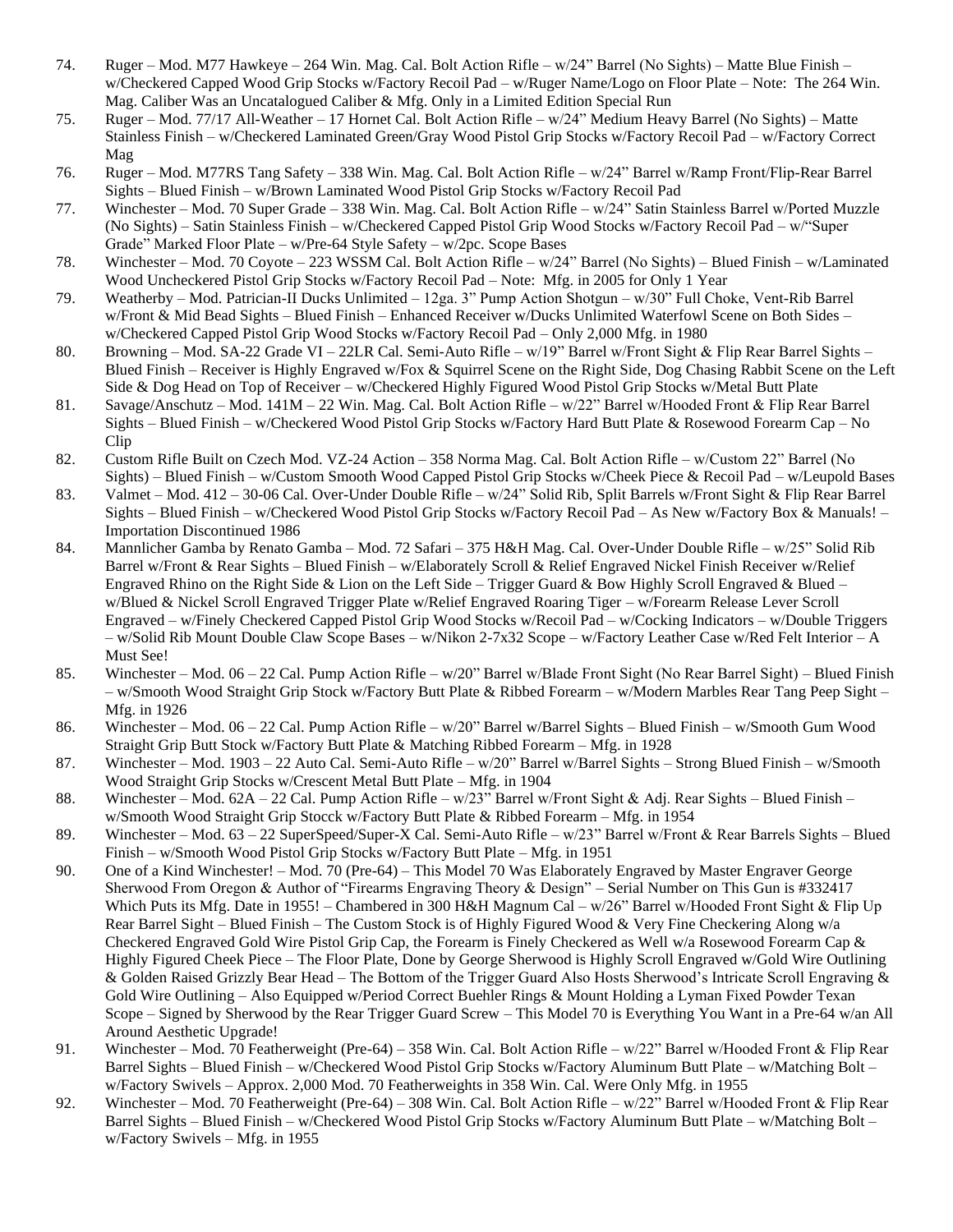- 93. Winchester Mod. 70 Standard (Pre-64) 22 Hornet Cal. Bolt Action Rifle w/24" Barrel w/Hooded Front & Flip Rear Barrel Sighs – Blued Finish – w/Checkered Wood Pistol Grip Stocks w/Factory Butt Plate – w/Matching Bolt – w/Factory Swivels – Mfg. in 1957
- 94. Winchester Mod. 70 Alaskan (Pre-64) 338 Win. Mag. Cal. Bolt Action Rifle w/25" Barrel w/Ramp Front & Flip Rear Barrel Sights – Blued Finish – w/Checkered Wood Pistol Grip Stocks w/Factory Winchester Recoil Pad – w/Matching Bolt – w/Factory Swivels – Mfg. in 1959
- 95. Winchester Mod. 70 Alaskan (Pre-64) 375 H&H Mag. Cal. Bolt Action Rifle w/25" Barrel w/Hooded Front & Flip Rear Barrel Sights – Blued Finish – w/Checkered Wood Pistol Grip Stocks w/Winchester Recoil Pad w/Matching Bolt – w/Factory Swivels – Mfg. in 1957
- 96. Winchester Mod. 70 Transitional (Pre-64) 270 WCF Cal. Bolt Action Rifle w/24" Barrel w/Ramp Front & Flip Rear Barrel Sights – Blued Finish – w/Checkered Wood Pistol Grip Stocks w/Factory Butt Plate w/Matching Bolt – w/Factory Swivels – Gun Fitted w/Period Correct Griffin & Howe Side Receiver Scope Mount & Rings – w/Lyman Alaskan All-Weather Scope – Mfg. in 1948
- 97. Winchester Mod. 70 Featherweight (Pre-64) 308 Win. Cal. Bolt Action Rifle w/22" Barrel w/Hooded Front & Flip Rear Barrel Sights – Blued Finish – w/Checkered Wood Pistol Grip Stocks w/Factory Aluminum Butt Plate w/Matching Bolt – w/Factory Swivels – Mfg. in 1953
- 98. Winchester Mod. 54 30 Gov't 06 Cal. Bolt Action Rifle w/24" Barrel w/Front Sight & Flip Rear Sights Blued Finish w/Checkered Wood Pistol Grip Stocks w/Hard Metal Butt Plate – Mfg. in 1931
- 99. Winchester Mod. 43 Standard 22 Hornet Cal. Bolt Action Rifle w/24" Barrel w/Hooded Front & Buckhorn Rear Barrel Sights – Blued Finish – w/Smooth Wood Pistol Grip Stocks w/Factory Butt Plate – w/Factory Correct Mag – Factory Tapped – Mfg. Between 1949-1957
- 100CL3. P.A.W.S. Mod. ZX-16A1 Fully Transferable Fully Auto Machine Gun w/CMP 5.56 NATO 1/7 Twist 18" Barrel Including the Flash Hider – w/Collapsible Butt Stock, Pistol Grip, Vented Forearm w/4 Picatinny Rail Accessories Rail w/FFG2 Folding Forearm Pistol Grip, Flat-Picatinny Rail Receiver, MBS Pro Folding Front & Rear Sights & 20Rd Mag – Gun is in Excellent Shape! This Gun is Fully Transferable & Currently on Redding Auction Service Inc. Books on a Form 4
- 101CL3. UZI Mod. B 9mm Cal. Fully Transferable Fully Auto Machine Gun w/10 ¼" Barrel on the Gun & Extra 9 ¼" Barrel Gun Comes w/Original Hard Case, Sling, Dummy Barrel, Cleaning Kit, Flash Hider, 25Rd Mag & Tool – Accompanying This Fine Gun is the Metal Folding Stock & the Quick Detach Wood Shoulder Stock – Over-all a Like New Set Up That is Fully Class 3 Transferable & is Currently on Redding Auction Service Inc. Books on a Form 4
- 102CL3. GemTech Mod. Mossad-II (9mm) Silencer Fits UZI & Mini UZI Appears NIB, No Manual Fully Class 3 Transferable & is Currently on Redding Auction Service Inc. Books on a Form 4
- 103CL3. H & K Mod. MP5 9mm Cal. Machine Gun "Sear" Details: Qualified Mfg. Full Auto Sear, Registered in the calibers of 223 Rem., 308 Win., & 9mm, The Sear has been installed in a H & K 94 Platform Upgraded by Vollmer Mfg. to MP5 Specs & Re-Marked MP5. – During Vollmer Mfg. Conversion, an Original 3-Lug MP5 Barrel was Added – As New! – Fully Class 3 Transferable & is Currently on Redding Auction Service Inc. Books on a Form 4
- 104CL3. Silencer by AWC Systems Technology Mod. MK9 9mm Cal. 13 ½" Long This is a User Serviceable Suppressor! Fully Class 3 Transferable & is Currently on Redding Auction Service Inc. Books on a Form 4
- 103. Bushmaster Mod. XM-15 E2S 223/5.56 Cal. Semi-Auto Rifle w/20" Barrel w/Front Sight & Adj. Rear Sight Matte Blued Finish – w/Fixed Synthetic Butt Stock – w/Checkered Synthetic Pistol Grip, M16 Style Synthetic Forearm – w/Fixed Carry Handle – w/30Rd Mag **(CANNOT GO TO MARYLAND!)**
- 104. Good Time Outdoors Mod. Core-15 223/5.56 Cal. Semi-Auto Rifle w/18" Barrel w/Troy Breech Muzzle Matte Blued Finish – w/Synthetic Adj. Collapsible Butt Stock – w/Checkered Synthetic Pistol Grip & Synthetic M4 Style Forearm – w/30Rd Mag – w/Factory Hard Case **(CANNOT GO TO MARYLAND!)**
- 105. Winchester Mod. 70 XTR Sporter Magnum 338 Win. Mag. Cal. Bolt Action Rifle w/24" Barrel w/Hooded Front & Flip Rear Express Barrel Sights – Blued Finish – w/Checkered Capped Pistol Grip Wood Stocks w/Factory Recoil Pad
- 106. Remington Mod. 1100 12ga. Semi-Auto Shotgun w/28" Mod. Choke, Vent-Rib Barrel w/Bead Sight Blued Finish w/Engraved-Enhanced Receiver on Both Sides – w/Checkered Capped Pistol Grip Wood Stocks w/Factory Butt Plate
- 107. Ruger Mod. 77R Tang Safety 220 Swift Cal. Bolt Action Rifle w/26" Heavy Barrel (No Sights) Blued Finish w/Checkered Capped Pistol Grip Wood Stocks w/Factory Red Butt Pad
- G. Thompson Center Mod. Hawken 50 Cal. Black Powder Flintlock Rifle w/28" Octagon Barrel w/Sights Blued Finish w/Straight Grip Wood Stock w/Brass Trim & Furniture – w/Double Set Trigger – w/Ramrod
- H. U.S. Springfield Mod. 1884 45-70 Gov't Cal. Trap Door Rifle w/32 3/8" Barrel w/Blade Front & Adj. Rear Sighs Blued/Gray Finish – w/Straight Grip Wood Stock (Repaired Wood at Receiver) – w/Cleaning Rod
- 108. Savage Mod. 24J-DL 22 Win. Mag. Cal. Over 20ga. Over-Under Rifle/Shotgun Combo w/24" Barrel w/Front & Rear Barrel Sights – Blued Finish – w/Turkey Engraved on Right Side of Receiver & Fox Engraved on Left Side of Receiver – w/Checkered Capped Pistol Grip Stocks w/Factory Butt Plate – w/Hammer Barrel Selector
- 109. DPMS Mod. A-15 223/5.56 Cal. Semi-Auto Rifle w/18" DPMS 1/9 Twist Barrel w/Flash Hider Matte Blued Finish w/Collapsible Butt Stock, Checkered Synthetic Pistol Grip, Ribbed Forearm & Picatinny Rails – w/Red Dot Sight w/Protective Cover
- 110. Remington Mod. 572 Fieldmaster 22 Cal. Pump Action Rifle w/21" Barrel (No Sights) Matte Blued Finish w/Checkered Capped Pistol Grip Stocks w/Factory Butt Plate – w/4x Scope & Mounts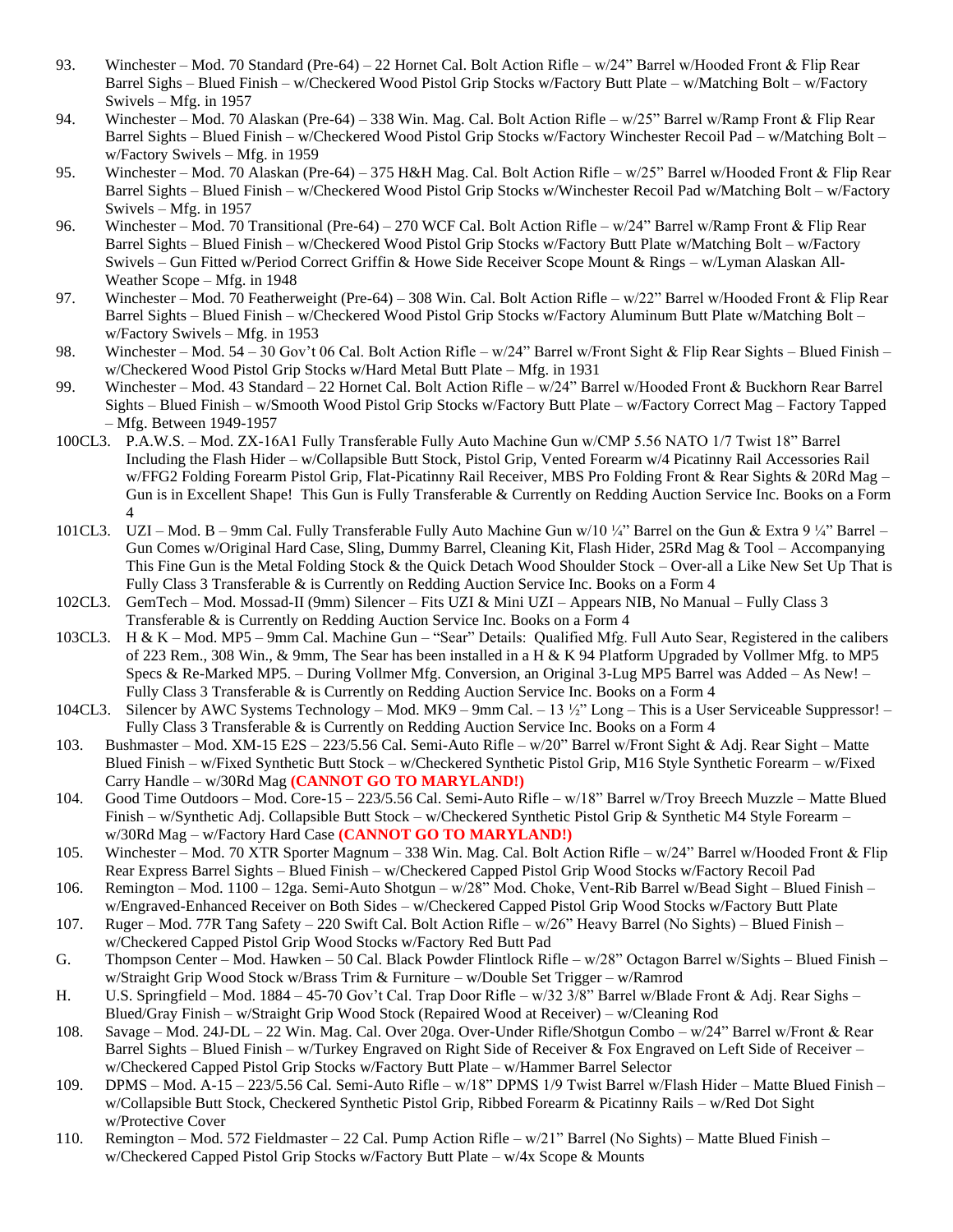- 111. Weatherby Mod. Vanguard 7mm Rem. Mag Cal. Bolt Action Rifle w/24" Barrel (No Sights) Blued Finish w/Deluxe Checkered Capped Pistol Grip Wood Stock w/Raised Cheek Piece – w/Leupold Scope Rings & Base
- 112. H. & R. Mod. 1915 410ga./12mm Single Shot Shotgun w/26" Barrel w/Front Bead Sight Blued/Gray Finish w/Smooth Wood Pistol Grip Stocks w/Factory Butt Plate
- 113. Yugo Mod. 59/66 (SKS) 7.62x39 Cal. Semi-Auto Rifle w/24" Barrel w/Military Sights Blued Finish w/Smooth Wood Pistol Grip Stocks w/Hard Rubber Butt Plate
- 114. Henry Path Valley Commemorative 22 Cal. Lever Action Rifle w/18 ½" Barrel w/Hooded Front & Adj. Rear Sights w/Full Length Tubular Magazine – Blued Finish – w/Enhanced Receiver – w/Laser Engraved Straight Grip Wood Stocks – Gun Shows Scenes From the Past & Current From Path Valley – #34 of 100 Special Edition – New w/Factory Box
- 115. Henry Huntingdon County Commemorative 22 Cal. Lever Action Rifle w/18 ½" Barrel w/Hooded Front & Adj. Rear Sights w/Full Length Tubular Magazine – Blued Finish – w/Enhanced Receiver – w/Laser Engraved Straight Grip Wood Stocks – Gun Shows Past & Current Scenes From Huntingdon County – #22 of Only 25 Mfg. – New w/Factory Box
- 116. Winchester Mod. 12 Skeet Choked 12ga. Pump Action Shotgun w/26" WS1 Choked Barrel w/Simmons Vent-Rib, Cutts Adj. Choke & Double Bead Sights – Blued Finish – w/Deluxe Checkered Capped Pistol Grip Wood Stocks w/Factory Butt Plate
- 117. Remington Mod. 722 222 Rem. Cal. Bolt Action Rifle w/26" Barrel w/Sights Blued Finish w/Checkered Pistol Grip Wood Stock w/Factory Butt Plate – w/Scope Bases
- 118. Remington Mod. 722 222 Rem. Mag. Cal. Bolt Action Rifle w/24" Barrel w/Blade Front Sight Blued Finish w/Capped Pistol Grip Wood Stock w/Recoil Pad – w/Leather Sling – w/Weaver V9 3-9x40mm Scope – w/Redfield Mounts
- 119. Standard Arms Mod. G "Gas Operated" Automatic Rifle 35 Rem. Cal. Pump Action Rifle w/22" Barrel w/Sights Blued Finish – w/Straight Grip Wood Stock w/Brass Butt Plate & Brass Forearm – Both Forearm & Butt Plate Are Ornate w/Game Scenes
- 120. Winchester Mod. 42 Deluxe Trap Grade Wood 2-Barrel Set 410ga. 3" Pump Action Shotgun w/26" Full Choke Barrel w/Bead Sight & Simmons Vent-Rib & a 26 ¾" Barrel w/Cutts Choke, Double Bead Sight & Simmons Vent-Rib – Blued Finish – w/Deluxe Highly Figured Single Diamond Checkered Capped Pistol Grip Wood Butt Stocks w/Factory Butt Plate & a Double Diamond Matching Checkered Wood Forearm – Mfg. in 1957
- 121. Weatherby Mod. Mark V 270 Wby. Mag. Cal. Bolt Action Rifle w/26" Barrel (No Sights) Blued Finish w/Deluxe Checkered Capped Pistol Grip Wood Stock w/Wby Recoil Pad & Raised Cheek Piece – w/Leupold 2pc Bases
- 122. Beretta Mod. AL 391 Urika 12ga. Semi-Auto Shotgun w/26" Beretta Choked, Vent-Rib Barrel Blued Finish w/Checkered Pistol Grip Wood Stocks w/Factory Butt Pad – w/Factory Hard Case
- 123. Ruger Mod. M77 Mark II 270 WSM Cal. Bolt Action Rifle w/22" Barrel Stainless Finish w/Checkered Capped Pistol Grip Synthetic Stock – w/Stainless Ruger Rings – w/Simmons 3x9x Matte Finish Scope
- 124. Marlin Mod. 336RC 30-30 Win. Cal. Lever Action Rifle w/20" Barrel w/Hooded Front & Rear Buckhorn Sights w/Full Magazine Tube – w/Capped Pistol Grip Wood Stocks w/Factory Butt Plate – w/2.5x7x Scope & Mounts
- 125. Browning Mod. Citori 12ga. Over-Under Shotgun w/24" Invector Plus Choked, Vent-Rib Barrel Blued Finish w/Checkered Straight Grip Wood Butt Stocks w/Factory Butt Plate & Schnabel Forearm – w/Single Select Trigger
- 126. Browning Mod. A-Bolt 325 WSM Cal. Bolt Action Rifle w/23" Barrel Stainless Finish w/Camo (Sticky Residue, Which Browning Will Warranty) Synthetic Stock – w/Detachable Mag – w/Fluted Bolt – w/Leupold Ring & Base
- 127. Winchester Mod. 94 (Pre-64) 32 Win. Spl. Cal. Lever Action Rifle w/20" Barrel w/Hood Front & Rear Barrel Sights Blued Finish – w/Straight Grip Wood Butt Stock w/Factory Butt Plate & Matching Forearm
- 128. Remington Mod. 14 35 Rem. Cal. Pump Action Rifle w/22" Barrel w/Front & Rear Buckhorn Sights Blued Finish w/Pistol Grip Wood Butt Stock w/Factory Butt Plate & Ribbed Forearm
- 129. Winchester Mod. 1300 12ga. Pump Action Shotgun w/28" Win-Choke, Vent-Rib Barrel Blued Finish w/Checkered Capped Pistol Grip Wood Butt Stock w/Factory Recoil Pad & Ribbed Forearm
- I. Winchester Mod. 1300 Featherweight 12ga. 22" Win-Choke Vent-Rib Barrel
- 130. Remington Mod. Seven CDL 350 Rem. Mag. Cal. Bolt Action Rifle w/20" Barrel w/Front Sight Blued Finish w/Checkered Capped Pistol Grip Wood Stock w/Factory Recoil Pad – w/Scope Bases
- 131. Remington Mod. 700 Classic 350 Rem. Mag. Cal. Bolt Action Rifle w/22" Barrel Blued Finish w/Checkered Pistol Grip Wood Stock w/Factory Recoil Pad – w/Leupold 2pc. Scope Mounts
- 132. Browning Mod. A-Bolt Hunter 325 WSM Cal. Bolt Action Rifle w/24" Barrel Matte Blue Finish w/Checkered Pistol Grip Wood Stock – w/Detachable Mag – w/Leupold 2pc. Rings & Bases
- 133. Thompson Center Mod. Endeavor Pro-Hunter 50 Cal. Inline Black Powder Rifle w/28" Fluted Barrel w/Front Sights & Rear Scope Base Stainless Finish – w/Thompson Center Camo Stock s w/Limb Saver Recoil Pad – w/Swivel Hammer
- J. Thompson Center Mod. Encore 300 Win. Mag. Cal. 26" Round Barrel Stainless Finish w/Tally Ring/Base Mounts, Simmons 3x9x40 Scope & Camo Forearm
- 134. Ruger New Model Single Six 22/22 Mag Cal. Combo Single Action Revolver w/6 ½" Barrel w/Front Ramp & Adj. Rear Sights – Blued Finish – w/Smooth Wood Silver Eagle Wood Grips – w/Extra Cylinder
- 135. Springfield Mod. 1911-A1 45 Auto Cal. Semi-Auto Pistol w/5" Barrel w/3-Dot White Sights Matte Blued Finish w/Checkered Wood Grips – w/Rear Slide Serrations – w/Factory Box & Manuals
- 136. Ruger New Model Blackhawk 357 Mag. Cal. Single Action Revolver w/6 ½" Barrel w/Front Ramp & Adj. Rear Sights Blued Finish – w/Smooth Wood Silver Eagle Grips – w/Factory Box & Manuals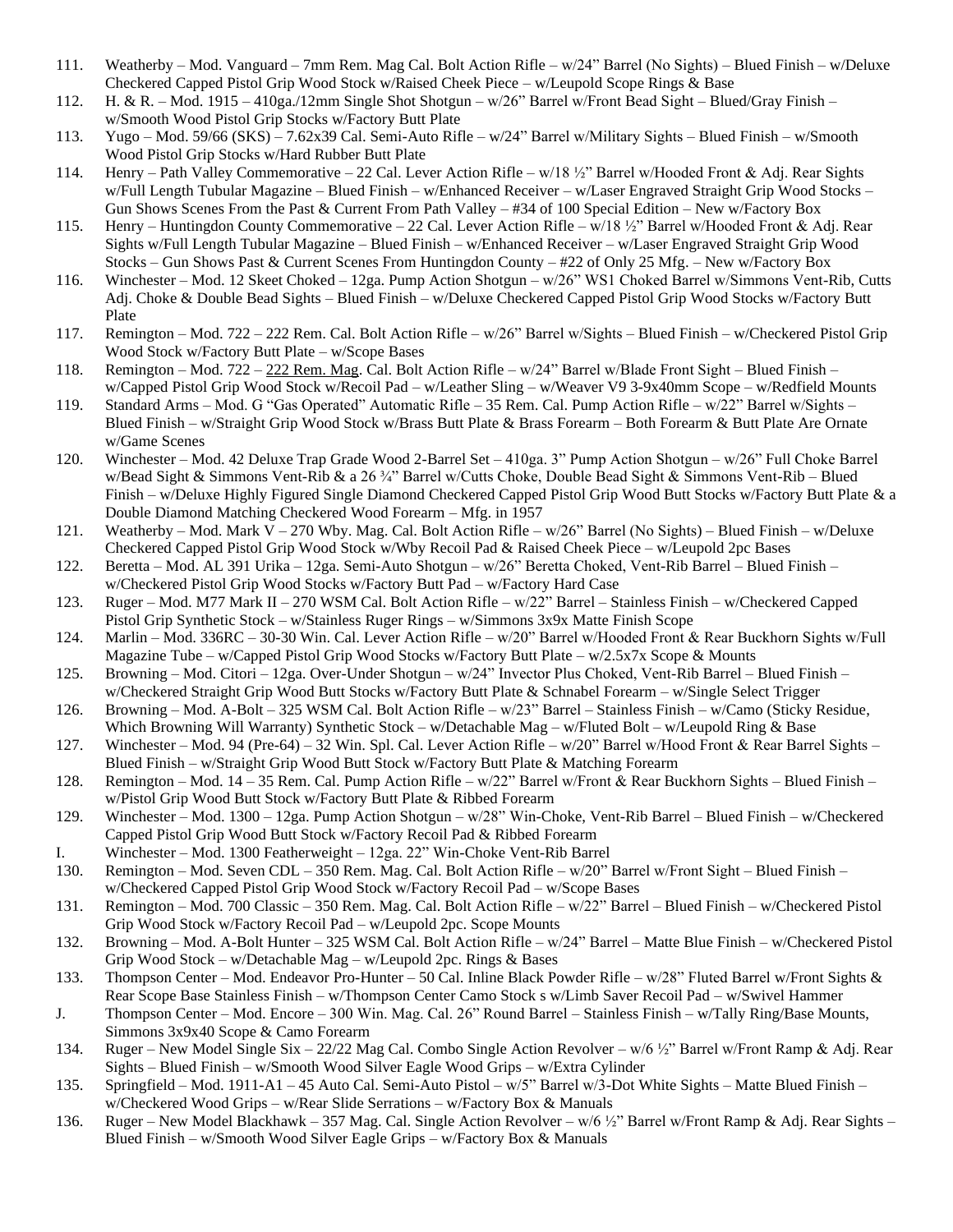- 137. Ruger Mod. Mark II Government Target Model 22LR Cal. Semi-Auto Pistol w/6 7/8" Bull Barrel w/Front & Adj. Rear Sights – Blued Finish – w/Checkered Synthetic Silver Eagle Grips – w/Extra RamLine Mag – w/Factory Box, Manuals & Factory Target
- 138. Smith & Wesson Mod. 10-4 38 S&W Spl. Cal. Double Action Revolver w/4" Barrel w/Sights Blued Finish w/Checkered Rubber Molded Grips
- 139. Beretta Mod. EL 950 BS Jet-Fire 25 Auto Cal. Semi-Auto Pistol w/2 ¼" Barrel w/Sights Blued/Gold Finish w/Smooth Wood Grips w/Beretta Medallion – w/Gold Engraving on Both Sides of the Slide – w/Mag – As New w/Factory Box, Manuals & Cleaning Brush
- 140. Ruger Mod. PCC\_9SC PC Carbine 9mm Luger Cal. Semi-Auto Rifle w/16" Fluted Barrel w/Sights Matte Blued Finish – w/Textured Black Synthetic Pistol Grip Stocks – New w/Factory Box & Accessories
- 141. Ruger Mod. M77 Mark II (Left Hand) 30-06 Sprg. Cal. Bolt Action Rifle w/22" Barrel Blued Finish w/Checkered Capped Pistol Grip Wood Stocks w/Factory Recoil Pad – w/Factory Rings – w/Bushnell 4x-12x Scope w/AO
- 142. Ruger Mod. M77 Hawkeye (Left Hand) 300 Win. Mag. Cal. Bolt Action Rifle w/24" Barrel (No Sights) Blued Finish – w/Checkered Capped Pistol Grip Wood Stock – As New w/Factory Box
- 143. Ruger Mod. M77 Mark II (Left Hand) 7mm Rem. Mag. Cal. Bolt Action Rifle w/24" Barrel Blued Finish w/Checkered Capped Pistol Grip Wood Stock – w/Simmons 3-9x32 Scope – w/Factory Ruger Rings
- 144. Ruger Mod. Ninety-Six 22 Win. Mag. R/F Cal. Lever Action Rifle w/18 ½" Barrel w/Barrel Sights Blued Finish w/Smooth Wood Pistol Grip Stocks w/Crescent Metal Butt Plate – w/Factory Mag – w/TruGlo Red Dot Sight
- 145. Ruger Mod. 44 Standard Carbine 44 Mag. Cal. Semi-Auto Rifle w/19" Barrel w/Gold Bead Front & Flip Rear Barrel Sights – Blued Finish – w/Smooth Wood Pistol Grip Stocks w/Crescent Metal Butt
- 146. Thompson Center Hunter Rifle Model 7mm Rem. Mag. Cal. Single Shot Rifle w/23" Barrel w/Gold Bead Front & Flip Rear Barrel Sights – Blued Finish – w/Checkered Wood Pistol Grip Stocks w/Factory Recoil Pad – w/Double Set Trigger
- K. Thompson Center Hunter Rifle Model 270 Win. Cal. 23" Barrel Only w/Leupold Scope Base
- 147. Browning Mod. 81 BLR 308 Win. Cal. Lever Action Rifle w/20" Barrel w/Gold Bead Front & Flip Rear Barrel Sights Blued Finish – w/Checkered Wood Straight Grip Stocks w/Factory Recoil Pad – w/Factory Correct Mag
- 148. Browning Mod. SA-22 22LR Cal. Semi-Auto Rifle w/19" Barrel w/Front Bead Sight & Flip Rear Sight Blued Finish w/Checkered Wood Pistol Grip Stocks w/Metal Butt Plate – Tube Fed Through Butt Stock
- 149. Browning Mod. BL-22 22 Cal. Lever Action Rifle w/20" Barrel w/Blade Front & Flip Up Rear Sights w/Full Length Tubular Magazine – Blued Finish – w/Straight Grip Wood Stocks w/Factory Butt Plate
- 150. Browning Mod. BLR 243 Win. Cal. Lever Action Rifle w/20" Barrel w/Sights Blued Finish w/Checkered Straight Grip Wood Stocks – w/Camo Nylon Sling – w/Bushnell Sportview 4-12x40mm Scope – w/Leupold Mounts
- 151. Browning Mod. A-Bolt Medallion (Left Hand) 30-06 Cal. Bolt Action Rifle w/22" Barrel Blued Finish w/Scroll Engraving on Both Sides of Receiver – w/Checkered Capped Pistol Grip Wood Stocks w/Factory Recoil Pad – w/Detachable  $Clip - w/NRA$  Sports Optics  $3.5x10x$  Scope – w/Leupold Rings & Bases
- 152. Smith & Wesson Mod. M&P Body Guard 380 Cal. Semi-Auto Pistol w/2 ½" Barrel w/Sights Matte Blue Finish w/6Rd Mag – w/CTC Built in Green Laser
- 153. Henry Mod. H004S "Perry County Masonic Lodge, 150<sup>th</sup> Anniversary" Commemorative 22LR Cal. Lever Action Rifle w/20" Octagon Barrel w/Sights & Full Length Tubular Magazine – Blued/Silver Finish – w/Laser Engraved Straight Grip Wood Stocks w/Historic Scenes of Lodge #458 F&AM – w/Stainless Frame & Trim – This is #6 in the Limited Run – New w/Factory Box
- 154. Henry Mod. H004S "Perry County Bicentennial" Commemorative 22LR Cal. Lever Action Rifle w/20" Octagon Barrel w/Sights & Full Length Tubular Magazine – Blued/Silver Finish – w/Laser Engraved Straight Grip Wood Stocks w/Historic Scenes From Perry County PA – w/Silver Frame & Trim – This is #6 of Only 25 Made – New w/Factory Box & Accessories
- 155. Henry Mod. H004M "Perry County Bicentennial" Commemorative 22 Mag. Cal. Lever Action Rifle w/20 ½" Octagon Barrel w/Sights & Full Length Tubular Magazine – Blued/Brass Finish – w/Laser Engraved Straight Grip Wood Stocks w/Historic Scenes From Perry County PA – w/Brass Frame & Trim – This is #6 of Only 25 Made – New w/Factory Box & Accessories
- 156. Henry Mod. H004 "Perry County Bicentennial" Commemorative 22LR Cal. Lever Action Rifle w/20" Octagon Barrel w/Sights & Full Length Tubular Magazine – Blued/Brass Finish – w/Laser Engraved Straight Grip Wood Stocks – w/Historic Scenes From Perry County PA – This is #6 of Only 25 Made – New w/Factory Box & Accessories
- 157. Henry Mod. H004 "Marysville, PA Sesquicentennial" Commemorative 22LR Cal. Lever Action Rifle w/20" Octagon Barrel w/Sights & Full Length Tubular Magazine – Blued/Brass Finish – w/Laser Engraved Straight Grip Wood Stocks – w/Historic Scenes From Marysville, PA – This is #6 of Only 25 Made – New w/Factory Box & Accessories
- 158. Henry Mod. H006M Big Boy 357 Mag. Cal. Lever Action Rifle w/20" Octagon Barrel w/Sights & Full Length Tubular Magazine – Blued/Brass Finish – w/Straight Grip Wood Stocks – New w/Factory Box & Accessories
- 159. Henry Mod. H001 22LR Cal. Lever Action Rifle w/18 ½" Barrel w/Hooded Front & Adj. Rear Sights w/Full Length Tubular Magazine – Blued Finish – w/Straight Grip Wood Stocks – New w/Factory Box
- L. U.S. Springfield Mod. 1873 45-70 Gov't Cal. Trap Door Rifle w/32 ½" Barrel w/Sights Blued/Brown Finish w/Straight Grip Wood Stock w/Excellent Stock Cartouche – w/Leather Sling – w/Ramrod Bayonet
- M. Thompson Center Mod. Hawken 50 Cal. Flintlock Black Powder Rifle w/28 ½" Barrel w/Front & Adj. Rear Sights Blued Finish – w/Case Hardened Lock & Brass Fittings – w/Double Set Triggers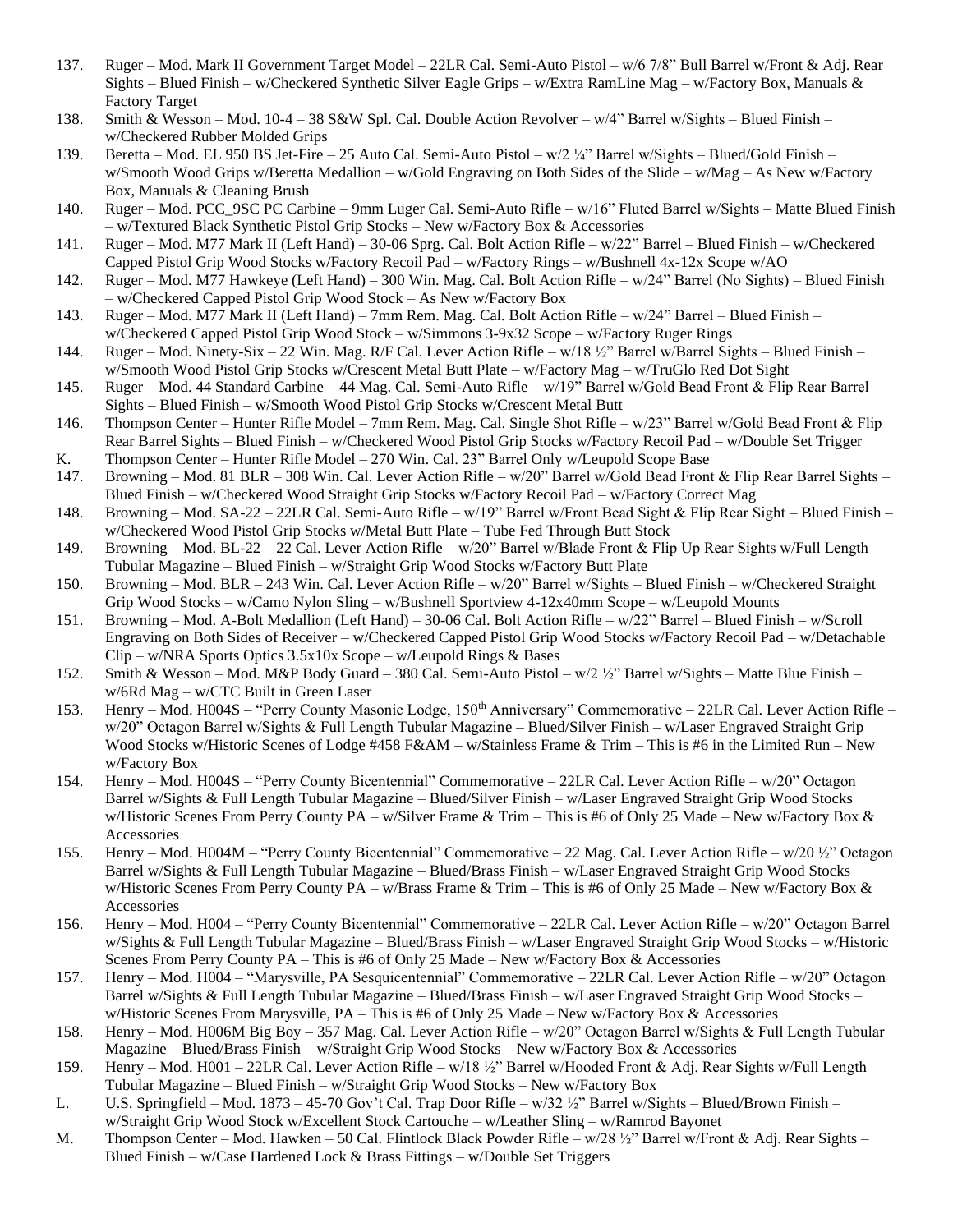- 160. Chinese Mod. SKS 7.62x39 Cal. Semi-Auto Rifle w/20" Barrel w/Sights Blued Finish w/Pistol Grip Wood Stocks w/Folding Spike Bayonet
- 161. Remington Mod. 870 Wingmaster 16ga. Pump Action Shotgun w/28" Mod. Choke Barrel w/Bead Sight Blued Finish w/Pistol Grip Wood Stock w/Factory Butt Plate & Ribbed Forearm – Early 870!
- 162. Savage Mod. 25 Lightweight Varmint 223 Rem. Cal. Bolt Action Rifle w/24" Heavy Barrel (No Sights) Matte Blued Finish – w/Brown Laminated Pistol Grip Wood Stock – w/Detachable Magazine – As New w/Factory Box & Accessories
- 163. Savage Mod. 114 Deluxe 270 Win. Cal. Bolt Action Rifle w/22" Barrel (No Sights) Blued Finish w/Checkered Capped Pistol Grip Wood stock w/Raised Cheek Piece – w/Accu-Trigger – w/Detachable Mag – w/Bushnell Sportview 3.5- 10x45mm Scope & Mounts
- 164. Henry Mod. H001Y Youth 22 Cal. Lever Action Rifle w/16" Barrel w/Sights Blued Finish w/Straight Grip Wood Stocks w/Factory Butt Plate – As New w/Box
- 165. Smith & Wesson Mod. M&P9C 9mm Cal. Semi-Auto Pistol w/3 ½" Barrel w/3-Dot White Sights Matte Blue Finish w/Rear Serrated Slide – w/Lower Picatinny Rail – w/Three 12Rd Mags – w/Extra Grip Straps – As New w/Case & Manuals
- 166. Glock Mod. 19 9mm Cal. Semi-Auto Pistol w/4" Barrel w/Tru-Dot 3-Dot Night Sights Matte Blue Finish w/Two 15Rd Mags – w/Speed Loader – As New w/Case & Manuals
- 167. PTR Industries Mod. PTR-9 (MP5K Clone) 9mm Cal. Semi-Auto Pistol w/5.16" Barrel w/Threaded Muzzle Blued Finish – w/Two 30Rd Mags – Unfired w/Travel Case, Sling, Screw Driver & Manuals **(CANNOT GO TO MARYLAND!)**
- 168. Canik Mod. TP9SF Elite 9mm Cal. Semi-Auto Pistol w/4" Barrel w/Custom Warren Red Dot Front & Rear Sights Matte Blue/Gray Two-Tone Finish – w/Two 15Rd Mags – w/Extra Grip Strap – As New w/Case & Manuals
- 169. Smith & Wesson Mod. M&P9 Shield 9mm Cal. Semi-Auto Compact Pistol w/3 1/8" Barrel w/3-Dot White Sights Matte Blue Finish – w/One 7Rd & One 8Rd Mags – As New w/Box & Manuals
- 170. Smith & Wesson Mod. MP-45 45 Auto Cal. Semi-Auto Pistol w/4" Barrel w/3-Dot White Sights Blued Finish w/Front & Rear Serrated Slide, Lower Picatinny Rail, Three 8Rd Mags & Extra Grip Straps – As New w/Case & Manual
- 171. Ruger Mod. LCP II 380 Auto Cal. Semi-Auto Pistol w/2 ¾" Barrel w/Front & Rear Sights Matte Blued Finish w/Two 8Rd Mags – As New w/Box & Manuals
- 172. Glock Mod. 19 9mm Cal. Semi-Auto Pistol w/4" Barrel w/Trijicon 3-Dot Night Sights Matte Blue Finish w/Two 15Rd Mags – As New w/Case & Manuals
- 173. Smith & Wesson Mod. M&P9 M2.0 9mm Cal. Semi-Auto Pistol w/4 ¼" Barrel w/3-Dot White Sights Blued Finish w/Lower Picatinny Accessory Rail, Front & Rear Serrated Slide, Three 17Rd Mags & Extra Grip Straps – As New w/Case & Manual
- 174. Springfield Mod. Hellcat 9mm Cal. Semi-Auto Pistol w/3" Barrel w/Night Front & U Back Sights Matte Blue Finish w/Two 11Rd Mags – Unfired w/Box, Soft Case & Manuals
- 175. Winchester Mod. 88 (Pre-64) 308 Win. Cal. Lever Action Rifle w/22" Barrel w/Hooded Front & Flip Rear Barrel Sights – Blued Finish – w/Checkered Capped Pistol Grip Wood Stocks w/Factory Butt Plate – w/Factory Mag. – Mfg. in 1959
- 176. Winchester Mod. 100 (Pre-64) 308 Win. Cal. Semi-Auto Rifle w/22" Barrel w/Bade Front & Flip Up Rear Sights Blued Finish – w/Checkered Capped Pistol Grip Wood Stock w/Recoil Pad – w/Detachable Magazine – w/Scope Mount – Mfg. in 1962
- 177. Winchester Mod. 100 243 Win. Cal. Semi-Auto Rifle w/22" Barrel w/Hooded Front & Flip Up Rear Sights Blued Finish – w/Oak Leaf Checkered Capped Pistol Grip Wood Stock w/Factory Butt Plate – w/Factory Magazine – w/Tasco 4x32 Scope & Weaver Mounts – Mfg. in 1965
- 178. Winchester Mod. 100 Carbine 308 Win. Cal. Semi-Auto Rifle w/19" Barrel w/Blade Front & Flip Up Rear Sighs Blued Finish – w/Pistol Grip Wood Stock w/Factory Butt Plate – w/Factory Magazine – w/Leather Sling – w/Bushnell Sportview 3-9x40mm Scope & Mounts – Mfg. in 1966
- 179. Remington Mod. 742 Woodsmaster 30-06 Sprg. Semi-Auto Rifle w/22" Barrel w/Front Sight & Williams Rear Peep Sight – Blued Finish – w/Checkered Capped Wood Pistol Grip Stocks w/Factory Butt Plate – w/Factory Correct Mag
- 180. Remington Mod. 742 Woodsmaster Carbine 30-06 Sprg Cal. Semi-Auto Rifle w/18 ½" Barrel w/Blade Front & Adj. Ramp Rear Sights – Blued Finish – w/Deluxe Checkered Capped Pistol Grip Wood Stocks – w/Factory Correct Mag. – w/Redfield 4x Wide Angle Scope – w/Weaver Mounts
- 181. Remington Mod. 742 Woodsmaster 243 Win. Cal. Semi-Auto Rifle w/22" Barrel w/Front & Rear Barrel Sights Blued Finish – w/Checkered Capped Pistol Grip Wood Stocks w/Factory Butt Plate – w/Factory Correct Mag – w/Leather Sling – w/Bushnell Buckhorn 3x-9x Scope
- 182. Remington Mod. 7400 270 Win. Cal. Semi-Auto Rifle w/22" Barrel w/Front & Rear Barrel Sights Blued Finish w/Checkered Capped Pistol Grip Wood Stocks w/Factory Butt Plate – w/Factory Correct Mag
- 183. H. & R. Mod. Ultra Automatic 243 Win. Cal. Semi-Auto Rifle w/22" Barrel (No Sights) Blued Finish w/Deluxe Checkered Capped Pistol Grip Wood Stock w/Raised Cheek Piece w/Factory Pad – w/Detachable Magazine
- 184. Browning (Belgium) Mod. BLR 243 Win. Cal. Lever Action Rifle w/20" Barrel w/Sights Blued Finish w/Checkered Straight Grip Wood Stocks w/Factory Recoil Pad – w/Mag
- 185. Winchester Mod. 94 XTR Big Bore 375 Win. Cal. Lever Action Rifle w/20" Barrel w/Hooded Front & Adj. Rear Sights – Blued Finish – w/Checkered Straight Grip Wood Stocks w/Factory Pad
- 186. Mossberg Mod. 500E 410ga. 3" Pump Action Shotgun w/24" Full Choke, Vent-Rib Barrel w/Front Bead Sight Blued Finish – w/Checkered Wood Pistol Grip Stocks w/Recoil Pad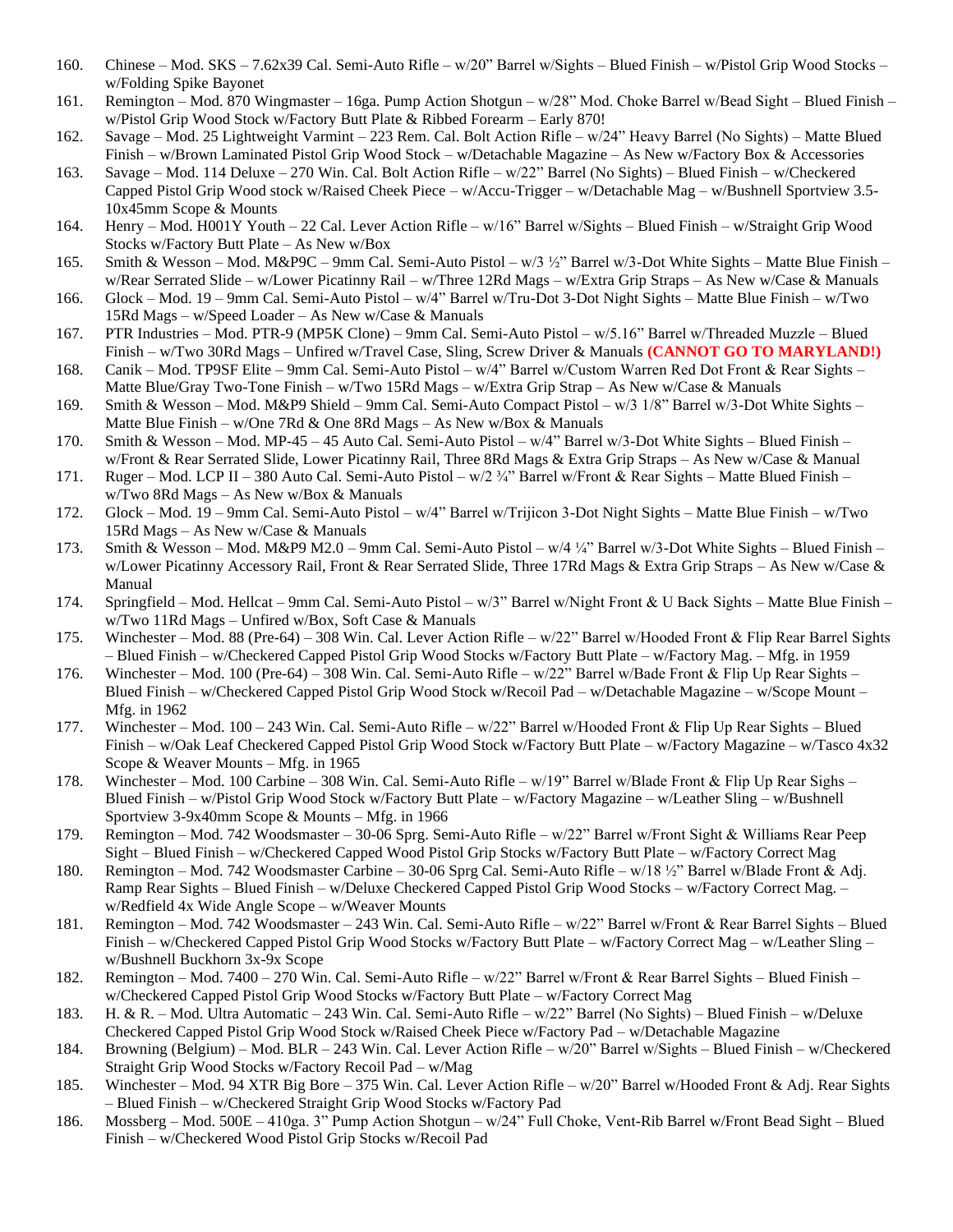- 187. Baikal Mod. MP-221 30-06 Sprg. Cal. Double Barrel Rifle w/24" Barrel w/Barrel Sights Blued Finish w/Checkered wood Pistol Grip Stocks w/Recoil Pads – w/Double Triggers – As New w/Box
- 188. E.R. Amantino Mod. Uplander 410ga. 3" Double Barrel Shotgun w/24" Solid Rib Barrel w/Front Bead Sights Blued Finish – w/Checkered Capped Pistol Grip Stock w/Recoil Pad & Beavertail Forearm – w/Double Triggers – As New w/Box
- 189. Remington Mod. SPR 310 410ga. 3" Over-Under Shotgun w/26" Full Choke/Imp. Mod. Choke, Vent-Rib Barrels Blued Finish – w/Checkered Wood Pistol Grip Stocks w/Recoil Pad – w/Single Trigger
- 190. E.R. Amantino Mod. Coach Gun 12ga. 3" Double Barrel Shotgun w/20" Solid Rib Barrel w/Front Bead Sight Blued Finish – w/Checkered Wood Pistol Grip Stock w/Recoil Pad & Checkered Beavertail Forearm – w/Double Triggers
- 191. Savage Mod. 99H-Carbine 30-30 Win. Cal. Lever Action Rifle w/20" Barrel w/Sights Blued Finish w/Straight Grip Wood Stocks w/Factory Butt Plate, Forearm Held On By One Correct Barrel Band & Round Indicator on Left Side of Receiver – w/Redfield 2x-7 T-Post Reticle Scope & Weaver Mounts
- 192. Savage Mod. 99 300 Sav. Cal. Lever Action Rifle w/24" Barrel w/Gold Bead Front & Flip Rear Barrel Sights Blued Finish – w/Checkered Capped Pistol Grip Wood Stocks w/Factory Metal Butt Plate – w/Round Indicator on Left Side of Receiver
- 193. Savage Mod. 99C 308 Win. Cal. Lever Action Rifle w/22" Barrel w/Front Sight & Flip Rear Barrel Sights Blued Finish – w/Checkered Capped Pistol Grip Wood Stocks w/Factory Metal Butt Plate – w/Detachable Mag – w/Redfield 3x9x Scope & Scope Mounts
- 194. Savage Mod. 99 303 Sav. Cal. Lever Action Rifle w/26" Barrel w/Rocky Mountain Front & Adj. Rear Barrel Sight Blued/Gray Finish – w/Smooth Wood Straight Grip Stocks w/Crescent Metal Butt Plate – w/Round Counter on Left Side of Receiver
- 195. Savage Mod. 1899 Takedown 38-55 Cal. Lever Action Rifle w/26" Barrel w/Blade Front & Buckhorn Rear Sights Strong Blued Finish – w/Smooth Wood Straight Grip Stocks w/Crescent Butt Plate – w/Round Indicator on Left Side of Receiver
- 196. Savage Mod. 99 300 Sav. Cal. Lever Action Rifle w/24" Barrel w/Blade Front & Adj. Rear Sight Blued Finish w/Checkered Capped Pistol Grip Wood Stocks w/Factory Butt Plate – w/Round Counter – w/Scope Bases
- 197. Savage Mod. 1899 303 Sav. Cal. Lever Action Rifle w/26" Octagon Barrel w/Rocky Mountain Front & Rear Sights Blued/Gray Finish – w/Smooth Wood Straight Grip Stock w/Crescent Metal Butt Plate – w/Round Counter
- 198. Savage Mod. 99 Take Down 22 H.P. (22 High Power) Cal. Lever Action Rifle w/20" Barrel w/Front & Rear Barrel Sights – Blued Finish – w/Smooth Wood Straight Grip Stocks w/Factory Metal Butt Plate
- 199. Remington Mod. 700 LH BDL (Left Hand) 300 Rem. Ultra Mag Cal. Bolt Action Rifle w/28" Barrel w/Ported Muzzle Blued Finish – w/Checkered Capped Pistol Grip Wood Stocks w/Recoil Pad – w/Scope Mount Rail
- 200. Remington Mod. 700 LH BDL (Left Hand) 30-06 Sprg. Cal. Bolt Action Rifle w/22" Barrel w/Front & Rear Barrel Sights – Blued Finish – w/Checkered Capped Pistol Grip Wood Stocks w/Factory Butt Plate
- 201. Remington Mod. 700 BDL Left Hand 7mm Rem. Mag. Cal. Bolt Action Rifle w/24" Barrel w/Hooded Front & Rear Barrel Sights – Blued Finish – w/Early Checkered Capped Pistol Grip Wood Stock w/Factory Recoil Pad
- 202. Marlin Mod. 336 SC 35 Rem. Cal. Lever Action Rifle w/20" Barrel w/Gold Bead Front & Adj. Rear Sights Blued Finish – w/Smooth Wood Pistol Grip Stocks w/Factory Butt Plate – w/Leather Sling
- 203. Stevens Mod. 311 Series H 12ga. 3" Double Barrel Shotgun w/30" Solid Rib Barrel w/Front Bead Sight Blued/Case Hardened Finish – w/Checkered Wood Pistol Grip Stocks w/Hard Butt Plate – w/Double Triggers
- 204. Winchester Mod 250 22 Cal. Lever Action Rifle w/21" Barrel w/Sights Blued Finish w/Oak Leaf Basket Weave Checkered Pistol Grip Stocks w/Factory Butt Plate
- 205. Winchester Mod. 94 (Pre-64) 32 W.S. Cal. Lever Action Rifle w/20" Barrel w/Ramp Front & Buckhorn Rear Sights Blued Finish – w/Smooth Wood Straight Grip Stocks w/Factory Butt Plate – Gun Retains Fair Amount of Bluing – Mfg. 1941
- 206. Winchester Mod. 9422M 22 Win. Mag. Cal. Lever Action Rifle w/20" Barrel w/Hooded Front & Buckhorn Rear Sights – Blued Finish – w/Smooth Wood Straight Grip Stocks w/Factory Butt Plate
- 207. Remington Mod. 141 "The Gamemaster" 35 Rem. Cal. Pump Action Rifle w/24" Barrel w/Sights Blued Finish w/Smooth Wood Pistol Grip Stock w/Factory Metal Butt Plate & Ribbed Forearm
- 208. Winchester Mod. 490 22LR Cal. Semi-Auto Rifle w/22" Barrel w/Hooded Front & Flip Rear Barrel Sights Blued Finish – w/Checkered Wood Pistol Grip Wood Stocks w/Factory Butt Plate – w/10Rd Mag
- 209. Remington Mod. 11-48 410ga. Semi-Auto Shotgun w/25" Mod. Choke Barrel Blued Finish w/Checkered Capped Pistol Grip Wood Stocks w/Factory Butt Plate
- 210. Thompson Center Mod. Encore 50 Cal. Inline Black Powder Rifle w/26" Barrel w/Fiber Optic Sights Blued Finish w/Smooth Wood Capped Pistol Grip Stocks w/Factory Butt Pad – w/Scope Base – w/Original Box
- 211. Winchester Mod. 70 Classic Sporter Left Hand 270 Win. Cal. Bolt Action Rifle w/24" Barrel Blued Finish w/Checkered Capped Pistol Grip Wood Stock w/Winchester Pad – w/Leupold 2pc. Bases & Rings
- 212. Remington Mod. 7400 Enhanced-Engraved 270 Win. Cal. Semi-Auto Rifle w/22 ½" Barrel w/Front & Rear Barrel Sights – Blued Finish – w/Remington Checkered Capped Pistol Grip Wood Stocks w/Factory Butt Plate – w/Mag – w/Leupold Scope Base & Rings
- 213. Remington Mod. 700 ADL 243 Win. Cal. Bolt Action Rifle w/22" Barrel w/Front Sight Blued Finish w/Checkered Pistol Grip Wood Stock w/Factory Butt Plate – w/Tasco 3x9x Scope & Mounts
- 214. Winchester Mod. 94 Buffalo Bill Commemorative 30-30 Win. Cal. Lever Action Rifle w/26" Octagon Barrel w/Sights – Blued Finish – w/Straight Grip Wood Stocks w/Metal Crescent Butt Plate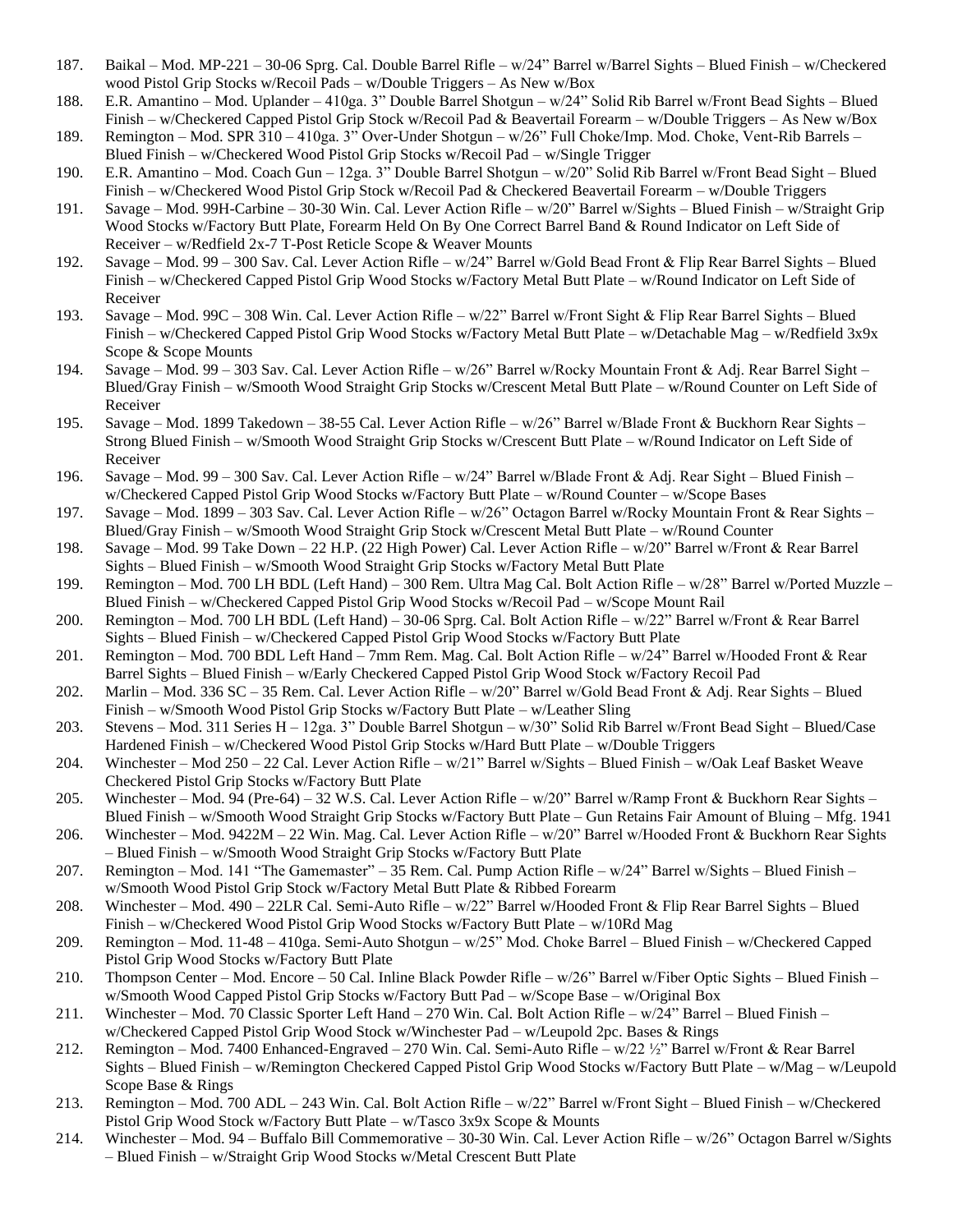- 215. Browning Mod. Safari Bar II 7mm Mag. Cal. Semi-Auto Rifle w/24" Barrel w/Boss Blued Finish w/Engraved Frame – w/Checkered Pistol Grip Wood Stocks – w/Factory Mag
- 216. Browning Mod. BAR Grade II 243 Win. Cal. Semi-Auto Rifle w/22" Barrel w/Sights Blued Finish w/Engraved Receiver w/Antelope & Elk – w/Checkered Pistol Grip Wood Stocks w/Factory Butt Plate – w/Mag
- 217. Henry Mod. H018-410 410ga. Lever Action Shotgun w/24" Barrel w/Shotgun Bead Blued Finish w/Checkered Pistol Grip Wood Stocks w/Factory Recoil Pad – As New w/Box
- 218. Remington Mod. 7400 Carbine 30-06 Cal. Semi-Auto Rifle w/19 ½" Barrel w/Sights Blued Finish w/Checkered Pistol Grip Wood Stocks w/Factory Butt Plate – w/Mag
- 219. Marlin Mod. 444S 444 Marlin Cal. Lever Action Rifle w/22" Barrel w/Front & Rear Flip Sights Blued Finish w/Capped Pistol Grip Wood Stocks w/Factory Recoil Pad – w/Tasco 1.75x5x40 Scope & Mounts
- 220. Marlin Mod. Marlin Golden 39-A 22 Cal. Lever Action Rifle w/24" Barrel w/Hooded Front & Rear Barrel Sights Blued Finish – w/Capped Pistol Grip Wood Stocks w/Factory Butt Plate – Tubular
- 221. Savage Mod. 99C 243 Win. Cal. Lever Action Rifle w/22" Barrel w/Front & Rear Barrel Sights Blued Finish w/Fine Checkered Capped Pistol Grip Wood Stocks – w/Detachable Mag
- 222. Winchester Mod. 70 30-06 Cal. Bolt Action Rifle w/22" Barrel Blued Finish w/Checkered Capped Pistol Grip Wood Stock w/Cheek Piece & Factory Butt Plate – w/Weaver V9 3x9x Scope w/AO & Mounts
- 223. Savage Mod. 99CD 243 Win. Cal. Lever Action Rifle w/22" Barrel w/Front & Rear Dovetail Blank Blued Finish w/Checkered Capped Pistol Grip Wood Stocks w/Cheek Piece & Limb Saver Butt Pad – w/Detachable Mag – w/Simmons 3x9x50 Scope & Mounts
- 224. Savage Mod. 99C 243 Win. Cal. Lever Action Rifle w/22" Barrel w/Front & Rear Barrel Sights Blued Finish w/Checkered Capped Pistol Grip Wood Stocks w/Factory Butt Plate – w/Detachable Magazine – w/Tasco Scope & Mounts
- 225. Savage Mod. 99 Series A "Brush Gun" 375 Win. Cal. Lever Action Rifle w/22" Barrel w/Front & Rear Barrel Sights Blued Finish – w/Straight Grip Wood Butt Stock w/Recoil Pad & Grooved Matching Forearm – Mfg. in 1980 Only

#### **Firearms #226-419, N-Z, AA-VV – To Be Sold at 10:30 AM (Approx.)**

- 226. Springfield Mod. M1 Garand 30-06 Sprg. Cal. Semi-Auto Rifle w/24" SA 7-45 Dated Barrel w/Sights Military Finish – w/Pistol Grip Wood Stocks – w/Military Sling
- 227. U.S. Springfield Mod. 1903 30-06 Cal. Bolt Action Rifle w/24" SA 7-42 Dated Barrel w/Front Sight & Flip Up Adj. Rear Sight – Military Parkerized Finish – w/Smooth Wood Straight Grip Stocks w/Metal Butt Plate w/Compartment in Butt Plate w/Cleaning Kit Present
- 228. Japanese Type 38 6.5 Jap Cal. Bolt Action Rifle w/32" Barrel w/Front Sight & Flip Up Rear Adj. Sight Blued Finish w/Smooth Wood Pistol Grip Stocks – Mum Defaced
- 229. Chinese Mod. SKS 7.62x39mm Cal. Semi-Auto Rifle w/20 ½" Barrel w/Sights w/Pistol Grip Wood Stock w/Military Sling – w/Folding Spike Bayonet
- 230. Browning Mod. BL-22 Grade II 22 Cal. Lever Action Rifle w/20" Barrel w/Sights & Full Length Tubular Magazine Blued Finish – w/Enhanced Receiver on Both Sides – w/Checkered Straight Grip Wood Stocks w/Factory Butt Plate
- 231. Ruger Mod. 10/22 Carbine 22LR Cal. Semi-Auto Rifle w/18 ½" Barrel w/Sights Blued Finish w/Pistol Grip Wood Stock – w/Detachable Magazine
- 232. Sportco Mod. Hornet 22 Hornet Cal. Bolt Action Rifle w/23 ½" Barrel w/Front Sight w/Pistol Grip Wood Stock Note: Missing Bolt & Magazine
- 233. Mossberg Mod. 26C 22 Cal. Bolt Action Rifle w/23" Barrel w/Sights w/Pistol Grip Wood Stock Note: No Bolt or Trigger Guard
- 234. Springfield/Stevens Mod. 15 22 Cal. Single Shot Bolt Action Pistol w/11 ½" Barrel w/Sights Blued Finish w/Smooth Wood Stock
- 235. Sedgley Mod. Baby Hammerless 22 Cal. Double Action Revolver w/Folding Trigger w/1 ¼" Barrel w/Sight Nickel Finish – w/S Checkered Hard Rubber Grips
- 236. Charter Arms Mod. AR-7 Explorer 22LR Cal. Semi-Auto Rifle w/16" Barrel w/Sights Silver Finish w/Wooden Pistol Grip & Forearm Pistol Grip – w/RamLine Magazine – w/Soft Case
- N. F. Llipietta Mod. 1860 Army 44 Cal. Black Powder Percussion Revolver w/8" Barrel w/Blade Front Sight Blued & Brass Finish – w/Smooth Wood Grips
- O. Thompson Center Arms Mod. Contender 45 Colt/410ga. 10" Vent-Rib Barrel w/Sights & Choke Wrench Blued Finish
- P. Thompson Center Arms Mod. Contender 45-70 Gov't Cal. Super 16 Barrel w/Sights & Muzzle Brake Blued Finish
- 237. Smith & Wesson Mod. 686-3 357 Mag. Cal. Double Action Revolver w/6" Barrel w/Red Ramp Front & Adj. Rear Sights – Stainless Finish – w/S&W Medallion Checkered Wood Grips – Note: Condition Issues
- 238. Ruger New Model Super Black Hawk 44 Mag. Cal. Single Action Revolver w/7 ½" Barrel w/Ramp Blade Front Sight Blued Finish – w/Non Ruger Heavy Checkered Target Grips & Original Factory Wood Grips – w/Leupold Scope Rings & Mounting Base
- 239. Mossberg Mod. 835 12ga. 3 ½" Pump Action Shotgun w/24" Accu-Choke, Vent-Rib Barrel w/Bead Sight Camo Finish – w/Synthetic Camo Pistol Grip Stocks w/Recoil Pad
- 240. Remington Mod. 760 Gamemaster 30-06 Sprg. Cal. Pump Action Rifle w/22" Barrel (No Sights) Blued Finish w/Checkered Capped Pistol Grip Stocks w/Factory Butt Plate – w/Factory Mag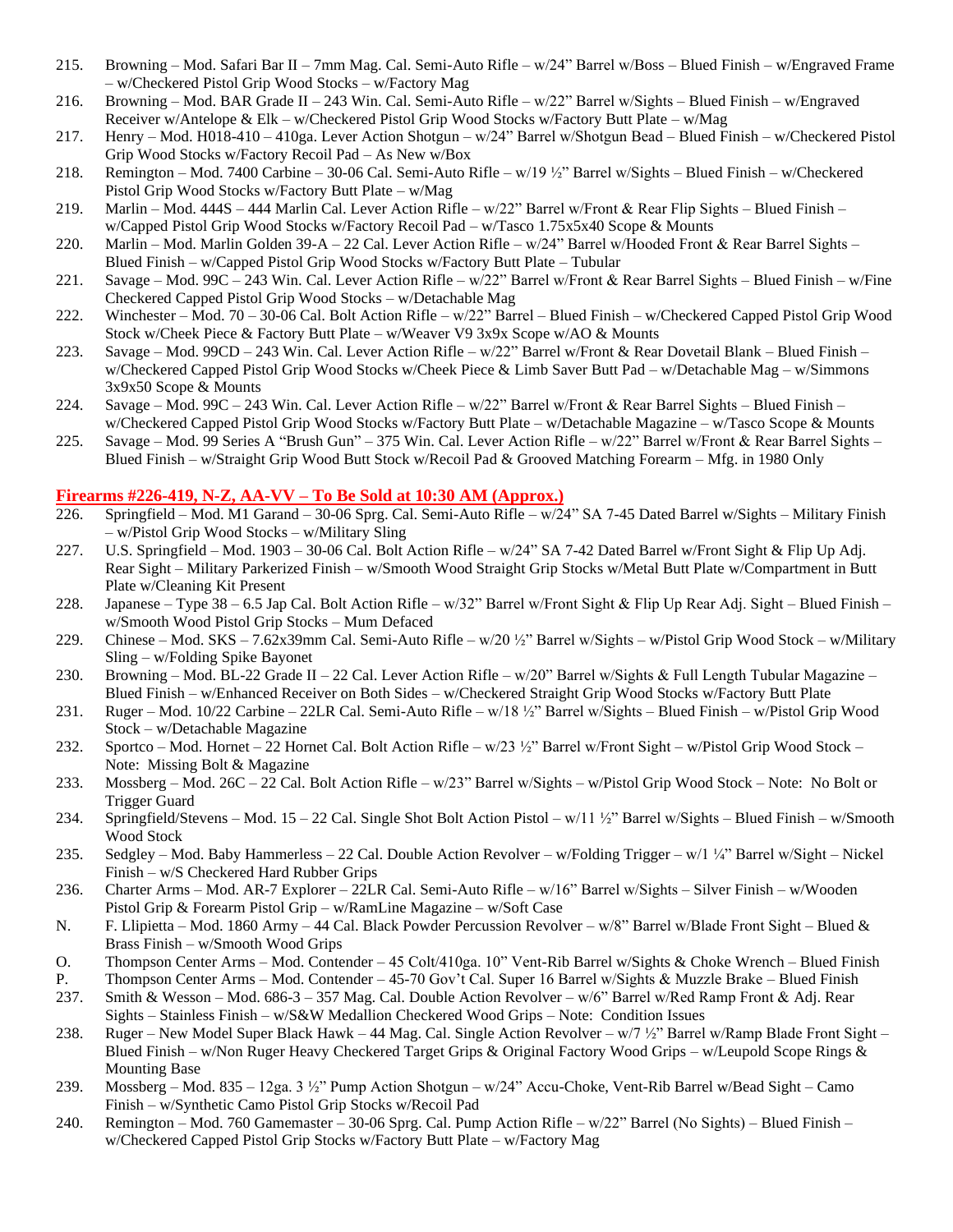- 241. Savage Mod. 93R17 17HMR Cal. Bolt Action Rifle w/21" Barrel (No Sights) Stainless Finish w/Checkered Capped Synthetic Pistol Grip Stocks w/Factory Butt Plate – w/Detachable Mag – w/Redhead 4x-16x Scope w/Rings – Note: No Bolt
- 242. Weatherby Mod. Vanguard 300 Wby. Mag. Cal. Bolt Action Rifle w/26" Ported Barrel w/Muzzle Brake (No Sights) Blued Finish – w/Synthetic Pistol Grip Stocks w/Factory Recoil Pad – w/Leupold Scope Mounts & Rings
- 243. Ithaca Mod. 37 16ga. 2 ¾" Pump Action Shotgun w/28" Full Choke Barrel w/Bead Sight Blued/Gray Finish w/Checkered Capped Pistol Grip Stocks w/Factory Butt Plate
- 244. Withdrawn
- 245. Winchester Mod. 1894 Take Down 30 WCF Cal. Lever Action Rifle w/26" Barrel w/Front & Buckhorn Rear Sights w/Full Mag. – Re-Blued Finish – w/Smooth Wood Straight Grip Stocks w/Metal Butt Plate – Mfg. in 1911
- Q. FIE (Italy) Mod. Pennsylvania Long Rifle 45 Cal. Black Powder Percussion Rifle w/34" Barrel w/Sights Blued/Brass Finish – w/Straight Grip Wood Stock w/Brass Trim – w/Ramrod
- R. CVA Mod. Mag Hunter 50 Cal. Black Powder Inline Rifle w/24" Barrel (No Sights) Stainless Finish w/Checkered Pistol Grip Realtree Camoed Synthetic Stock – w/Barska 3-9x50mm Scope & Mounts
- 246. Springfield Mod. 67 Series E 20ga. 3" Pump Action Shotgun w/28" Barrel Blued Finish w/Checkered Pistol Grip Wood Stocks w/Factory Butt Plate – w/Tang Safety
- 247. Winchester Mod. 94 (Pre-64) 30 WCF Cal. Lever Action Rifle w/20" Barrel w/Hooded Front & Buckhorn Rear Sights Blued Finish – w/Straight Grip Wood Stocks w/Factory Butt Plate
- 248. Remington Mod. 760 Gamemaster 300 Sav. Cal. Pump Action Rifle w/22 ½" Barrel Blued Finish w/Pistol Grip Wood Butt Stock w/Recoil Pad & Corn Cob Forearm – w/Factory Correct Mag
- 249. Stevens Mod. 258A 20ga. Bolt Action Shotgun Note: Bolt Issues
- 250. Remington Mod. 760 Gamemaster 300 Sav. Cal. Pump Action Rifle w/22 ½" Barrel w/Sights Blued Finish w/Pistol Grip Wood Butt Stock w/Recoil Pad & Corn Cob Forearm
- S. Belgium Mod. Flobert 22 Cal. Single Shot Rifle w/24" Heavy Barrel w/Straight Grip Checkered Wood Stock
- T. Neumann Bros. 10ga. Double Barrel Shotgun w/30" Solid Rib Damascus Barrels w/Bead Sight Case Colored/Brown Finish – w/Checkered Balled Pistol Grip Wood Stocks w/Hard Rubber Butt Plate w/Fox & Pheasant – Note: Chipped Toe!
- 251. Westernfield Mod. XNH-565-C 12ga. Pump Action Shotgun w/28" Full Choke Barrel w/Bead Sight w/Pistol Grip Wood Stock w/Recoil Pad & Ribbed Forearm
- 252. F.I.E. Mod. SB 410ga. 3" Single Barrel Shotgun w/26" Full Choke Barrel w/Bead Sight w/Pistol Grip Wood Stocks Note: Forearm Missing a Screw
- 253. Stevens Arms Mod. #335 12ga. Double Barrel Shotgun w/28" Solid Rib Barrel w/Bead Sight Brown Finish w/Checkered Pistol Grip Wood Stocks w/Factory Butt Plate – Note: Butt Stock Cracked at Pistol Grip
- 254. Clayco Sports Mod. 6 12ga. Over-Under Shotgun w/26" Mod./IC Choked, Vent-Rib Barrels w/Bead Sight Blued Finish – w/Checkered Pistol Grip Wood Stocks w/Recoil Pad
- 255. Stevens Mod. Crack Shot-26 22LR Cal. Single Shot Rifle w/22" Barrel w/Sights Brown/Gray Finish w/Customized Straight Grip Wood Stocks
- 256. U.S. Rock Island Mod. 1903 30-06 Cal. Sporterized Bolt Action Rifle w/24" Barrel w/Blade Front & Lyman Adj. Rear Receiver Peep Sights – Blued Finish – w/Fajen Capped Pistol Grip Wood Stock w/Raised Cheek Piece on Left Hand Side of Stock
- 257. Remington Mod. 241 Speedmaster 22LR Cal. Semi-Auto Rifle w/24" Barrel w/Sights & Tubular Magazine Fed From the Butt – w/Pistol Grip Wood Stocks – Receiver Tapped
- 258. Kassnar Mod. Squires Bingham 15 22 WMR Cal. Bolt Action Rifle w/24" Barrel w/Sights Blued Finish w/Checkered Capped Pistol Grip Wood Stock – w/Detachable Mag – w/Weaver Challenger 4x Scope & Mounts
- 259. L.C. Smith Mod. Field Grade 16ga. Double Barrel Shotgun w/26" Solid Rib Barrel w/Bead Sight Re-Blued Finish w/Checkered Capped Pistol Grip Wood Stocks w/Factory Butt Plate
- 260. J.C. Higgins Mod. 101.7/311A 410ga. Double Barrel Shotgun w/25" Solid Rib Barrel w/Bead Sight Blued/Case Colored Finish – w/Pistol Grip Wood Stocks w/Factory Butt Plate – w/Double Triggers
- 261. Browning Mod. 2000 20ga. 3" Mag Semi-Auto Shotgun w/28" Mod. Choke, Vent-Rib Barrel w/Bead Sight Blued Finish – w/Enhanced-Engraved Receiver on Both Sides – w/Deluxe Checkered Pistol Grip Wood Stocks w/Factory Butt Plate
- 262. Savage Mod. 99C 284 Win. Cal. Lever Action Rifle w/22" Barrel w/Blade Front Sight Blued Finish w/Checkered Pistol Grip Wood Stocks w/Recoil Pad – w/Detachable Magazine – w/Scope Bases
- 263. Winchester Mod. 1905 Self Loading 32 Cal. Semi-Auto Rifle w/22" Barrel w/Sights Blued/Brown Finish w/Straight Grip Wood Stocks w/Factory Butt Plate – w/Clip
- 264. Winchester Mod. Self Loading 1907 351 Cal. Semi-Auto Rifle w/20" Barrel w/Sights Blued/Gray Finish w/Pistol Grip Wood Stocks w/Factory Butt Plate – w/Clip – Note: Forearm Has Been Repaired
- 265. Winchester Mod. Self Loading 1910 401 Win. Cal. Semi-Auto Rifle w/20" Barrel w/Sights Blued Finish w/Pistol Grip Wood Stocks w/Factory Butt Plate – w/Clip
- 266. Winchester Mod. Self Loading 1910 401 Win. Cal. Semi-Auto Rifle w/20" Barrel w/Sights Blued Finish w/Pistol Grip Wood Stocks w/Recoil Pad – w/Factory Clip
- 267. Remington Mod. BDL LH (Left Hand) 7mm Rem. Mag. Cal. Bolt Action Rifle w/24" Barrel w/Hooded Front & Adj. Ramp Rear Sights – Blued Finish – w/Deluxe Checkered Capped Pistol Grip Wood Stocks – w/Bushnell Sportview 3- 9x32mm Scope & See-Thru Mounts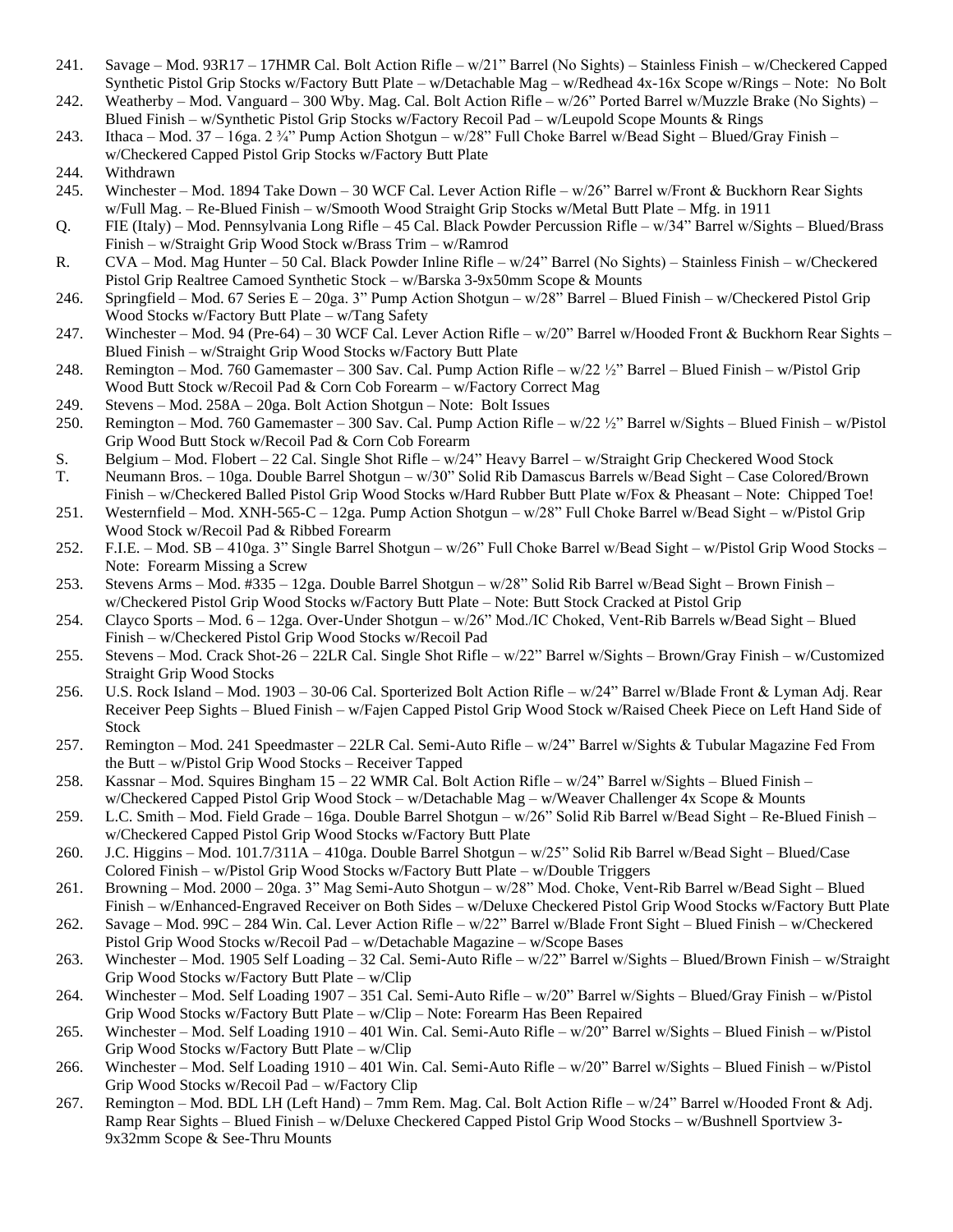- 268. Fabrique D' Arms Mod. 1943 Short Rifle 7.92mm Cal. Bolt Action Rifle w/24" Barrel w/Sights Blued Finish w/Wood Pistol Grip Stocks – w/Leather Sling
- 269. Chinese Type 53 7.62x54R Cal. Bolt Action Rifle w/20" Barrel w/Sights Blued Finish w/Straight Grip Wood Stocks – w/Cleaning Rod – No Bayonet
- 270. Carl Gustafs Mod. 1916 Mauser 6.5x55 Swedish Cal. Bolt Action Rifle w/18" Barrel w/Sights Military Finish w/Straight Grip Wood Stocks w/Brass Tag on Right Side of Stock, "I2-No 1255"
- 271. Ross Rifle Co. Mod. 1905 Sporting 303 Brit. Cal. Straight Pull Rifle w/28" Barrel w/Sights Blued/Gray Finish w/Checkered Pistol Grip Wood Stock – w/Leather Sling
- 272. C.G. Hanel Suhl Mod. 1888 Mauser Sporting Rifle 8mm Cal. Range Bolt Action Rifle w/24" Tapered Octagon Barrel w/Sights – Blued/Gray Finish – w/Pistol Grip Wood Stock – w/Double Set Triggers – w/Clip – Note: Pistol Grip Has Been Repaired
- 273. H. & R. Arms Mod. Bay State 16ga. Single Barrel Shotgun w/30" Barrel w/Bead Sight w/Pistol Grip Wood Stocks
- 274. Savage Arms Mod. Upland Sporter 3-Shot 16ga. Semi-Auto Shotgun w/26" Imp. Cyl. Barrel w/Bead Sight w/Enhanced Receiver on Both Sides – w/Checkered Pistol Grip Wood Stocks w/Factory Butt Plate
- 275. Stevens Mod. Favorite 22LR Cal. Falling Block Rifle w/24" Octagon Barrel w/Sights w/Straight Grip Wood Stocks w/Stevens Hard Rubber Butt
- 276. Stevens Mod. Crack Shot-26 32RF Cal. Falling Block Rifle w/22" Round Barrel w/Sights w/Straight Grip Wood Stocks w/Factory Metal Butt Plate
- U. J. Manton & Co. 12ga. Double Barrel Shotgun w/30" Solid Rib Barrels w/Bead Sight Brown Finish w/Checkered Pistol Grip Wood Stocks w/Metal Butt Plate – w/Double Hammers & Triggers
- V. Wm. Moore & Co. Belgium Double 12ga. Double Barrel Shotgun w/28" Solid Rib Barrels w/Bead Sight w/Checkered Pistol Grip Wood Stocks w/Metal Butt Plate – w/Double Hammers & Triggers
- 277. J. Stevens Mod. Crack Shot 22LR Cal. Single Shot Rifle w/20" Barrel w/Sights w/Straight Grip Wood Stocks w/Factory Butt Plate
- 278. Stevens Mod. Little Scout 14 ½ 22LR Cal. Single Shot Rifle w/18" Barrel w/Sights w/Straight Grip Wood Stocks w/Factory Metal Butt Plate
- 279. Excel 12ga. Single Barrel Shotgun w/30" Barrel w/Bead Sight w/Pistol Grip Wood Stocks w/John's Rubber Butt Note: Stock has Been Repaired
- 280. Colt Matched 4 Gun Set WWI Commemorative Mod. 1911s 45 ACP Cal. Pistols This 4 Gun Commemorative Set Represents the Four Famous Battles of WWI - "Meuse-Argonne Offensive"- "The Battle of Belleau Wood" - "The 2<sup>nd</sup> Battle of the Marne" – "The Battel of Chateau-Thierry" – These Guns are Government Model 45 ACPs – All w/5" Barrels – All w/Comm. Eagle & Soldier Medallion Wood Grips w/Gold Accents – All w/Factory Magazines & Lanyard Loops – All Matching Serial #s – All Guns Are Unfired w/Their Wood Display Cases – Serial #4391MA, #4391BW, #4391M2 & #4391CT – Note: #4391MA, #4391BW, & #4391M2 Have Some Discoloration in the Bluing & The Display Cases, w/Corrosion Issues in Spots – #4391CT Also Has Those Issues & The Slide Will Not Open & Has Bluing Loss
- 281. Colt Mod. 1911 World War II Commemorative, Pacific Theater of Operations" 45 Auto Cal. Semi-Auto Pistol w/5" Barrel w/Sights – Nickel Finish – w/Colt Medallion Wood Grips – w/Lockable Display Case w/Key & Bullets – Note: Minor Finish Issue – Serial #4391PTO
- 282. Colt Mod. 1911 World War II Commemorative, European Theater of Operations" 45 Auto Cal. Semi-Auto Pistol w/5" Barrel w/Sights – Nickel Finish – w/Colt Medallion Wood Grips – w/Lockable Display Case w/Key & Bullets – Note: Finish Issues on Gun & Discoloration in Display Case – Serial #4391ETO

#### **Note: Guns #280-282 All Have Matching #s**

- 283. Mossberg Mod. 500CT 20ga. Pump Action Shotgun w/28" Mod. Choke Vent-Rib Barrel Blued Finish w/Pistol Grip Wood Stocks w/Factory Butt Plate
- 284. Gustloff-Werke Mod. 98k 8mm Cal. Sporterized Bolt Action Rifle w/24" Barrel Mfg. Code: bcd
- 285. Remington Mod. 760 Gamemaster Humpback Receiver 270 Win. Cal. Pump Action Rifle w/22" Barrel w/Front & Rear Barrel Sights – Blued Finish – w/Basketweave Checkered Left Hand Cheek Piece Wood Butt Stock w/Factory Butt Plate & Matching Forearm
- 286. Marlin Mod. 336 30-30 Win. Cal. Lever Action Rifle w/20" Round Barrel w/Sights & Full Mag Blued Finish w/Straight Grip Wood Stocks w/Factory Butt Plate – w/Weaver K6 Scope w/See-Thru Scope Mounts
- 287. Remington Mod. 30 Express 300 Win. Mag Cal. Bolt Action Rifle w/22" Barrel w/Blade Front & Adj. Rear Sights Blued Finish – w/Pistol Grip Wood Stock (No Butt Plate, Shortened Butt) – LOP 12"
- 288. Custom Rifle Built on Jap Type 99 Action 6.5x257 Cal. Bolt Action Rifle w/24" ½" Barrel w/Blade Front & Flip Up Rear Sights – Blued Finish – w/Pistol Grip Wood Stock – w/Lyman All-American 4x Scope & Weaver Mounts
- 289. Winchester Mod. 12 16ga. Pump Action Shotgun w/26" Full Choke Barrel w/Bead Sight Blued Finish w/Pistol Grip Wood Stock w/Winchester Butt Plate & Ribbed Forearm
- 290. Marlin Mod. 1893 25-36 M Cal. Lever Action Rifle w/20" Octagon to Round Barrel w/Sights & Full Length Tubular Magazine – Brown/Gray Finish – w/Pistol Grip Wood Stocks w/Crescent Metal Butt Plate
- 291. J.C. Higgins Mod. 31 22 Cal. Semi-Auto Rifle w/24" Barrel w/Sights & Tubular Magazine Blued Finish w/Capped Pistol Grip Wood Stocks w/Built in Working Retractable Sling – w/J.C. Higgins 4x Scope & Mounts
- 292. Firearms International Mod. Bronco Campers Shotgun 410ga. 3" Single Shot Shotgun w/16 ½" Barrel w/Bead Sight w/Black Skeleton Frame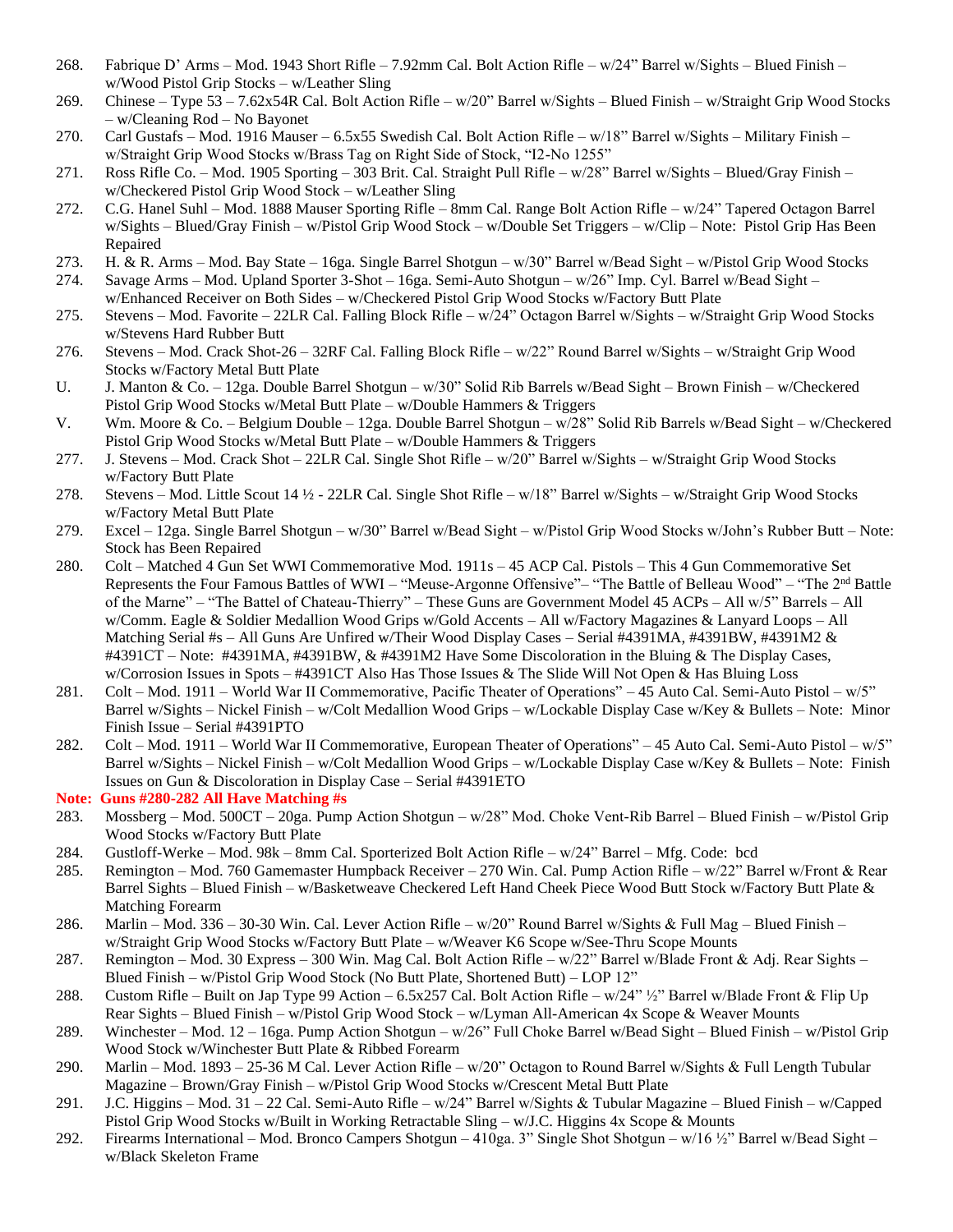- 293. Winchester Mod. 69 22 Cal. Bolt Action Rifle w/25" Barrel (No Sights) Blued Finish w/Pistol Grip Wood Stock w/Factory Butt Plate – w/Detachable Magazine – w/Weaver V22A Scope & Mounts
- 294. Winchester Mod. 12 12ga. Pump Action Shotgun w/28" Mod. Choke Barrel w/Bead Sight Blued Finish w/Pistol Grip Wood Stock w/Factory Butt Plate & Ribbed Forearm
- 295. Winchester Mod. 12 12ga. Pump Action Shotgun w/32" Full Choke Barrel w/Bead Sight Re-Blued Finish Receiver Marked "US" – w/Checkered Pistol Grip Wood Stock w/Squirrel & Duck Engraved Into Sides of Stock w/Ribbed Forearm
- 296. J. Stevens Mod. 520 12ga. Pump Action Shotgun w/28" Full Choke Barrel w/Bead Sight Blued Finish w/Pistol Grip Wood Stocks w/Factory Stevens Butt Plate & Ribbed Forearm
- 297. Winchester Mod. 1912 20ga. Pump Action Shotgun w/25" Full Choke Barrel w/Bead Sight Blued/Gray Finish w/Checkered Pistol Grip Wood Stock w/Factory Butt Plate & Ribbed Forearm
- 298. IMC2-Romanian Mod. 69 Training Rifle w/22" Cal. Bolt Action Rifle w/23" Barrel w/Hooded Front & 3-Leaf Rear Sights – Blued Finish – w/Pistol Grip Wood Stock – w/Detachable Mag – w/Sling
- 299. Winchester Mod. 69A 22 Cal. Bolt Action Rifle w/25" Barrel w/Sights Blued Finish w/Pistol Grip Wood Stock w/Factory Winchester Magazine – w/Weaver B-6 Scope & Mounts
- 300. Winchester Mod. 12 20ga. Pump Action Shotgun w/26" Full Choke, Solid Rib Barrel w/Bead Sight Blued Finish w/Pistol Grip Wood Stock w/Factory Butt Plate & Ribbed Forearm
- 301. L.C. Smith Mod. Field Grade 12ga. Hammerless Double Barrel Shotgun w/30" Solid Rib Barrel w/Bead Sight Blued/Gray Finish – w/Checkered Capped Pistol Grip Wood Stocks w/Factory Butt Plate – w/Double Triggers
- 302. New Worchester Mod. Hammerless Double 12ga. Double Barrel Shotgun w/28" Solid Rib Damascus Barrels w/Bead Sight – Gray Finish – w/Checkered Pistol Grip Wood Stocks w/Factory Butt Plate
- 303. Winchester Mod. 69A Target 22 Cal. Bolt Action Rifle w/25" Barrel w/Sights Blued Finish w/Pistol Grip Wood Stock, No Butt Plate – No Trigger Guard – No Mag
- 304. J. Stevens Mod. 520 12ga. Pump Action Shotgun w/30" Full Choke Barrel w/Bead Sight Gray Finish w/Wood Round Knob Pistol Grip Stock w/Factory Butt Plate & Ribbed Forearm
- 305. Winchester Mod. 1912 20ga. Pump Action Shotgun w/25" Full Choke, Vent-Rib Barrel w/Front & Mid Bead Sighs Re-Blued Finish – w/Wood Pistol Grip Stock w/Recoil Pad & Ribbed Forearm
- W. U.S. Springfield Mod. 1894 30-40 Krag Cal. Sporterized Bolt Action Single Shot Rifle w/22" Barrel w/Sights w/Pistol Grip Wood Stock – This Gun Has an Unique Single Shot Conversion w/a Side Receiver Open Door Magazine Holder
- X. Whitney Safety Arms Co. 12ga. Double Barrel Shotgun w/30" Solid Rib Damascus Barrels w/Bead Sight Brown/Gray Finish – w/Checkered Capped Pistol Grip Wood Stocks w/Retractable Metal Pistol Grip Safety on Pistol Grip & Factory Hard Rubber Butt Plate – Very Rare Gun – Mfg. in the 1890s
- Y. Remington 12ga. Double Barrel Shotgun w/30" Solid Rib Damascus Barrels w/Bead Sight Brown Finish w/Checkered Wood Stocks, Broken Butt Plate & Wrapped Pistol Grip – w/Double Triggers & Hammers – Tapped on Forearm
- Z. German 16ga. Under Lever Break-Open Double Barrel Shotgun w/30" Solid Rib Damascus Barrels w/Bead Sights Brown Finish – w/Engraved Frame, Side Plates & Rear Tang w/Game Scenes, Scrolling & Horn Antler Grip at Rear of Trigger Guard – w/Checkered Straight Grip Wood Stocks w/Raised Cheek Piece, Butt Stock Extended About 2"
- 306. Wickliffe Rifle Mod. Stinger 22 Hornet Cal. Single Shot Rifle w/26" Barrel (No Sights) Blued Finish w/Custom Bishop Capped Pistol Grip Deluxe Wood Stock – w/Tasco 4x12x Scope – w/Burris Rings & Bases
- 307. Remington Mod. 11 12ga. Semi-Auto Shotgun w/30" Full Choke Barrel Blued Finish w/Game Scene Engraved Receiver – w/Checkered Pistol Grip Stock w/Correct Remington Butt Plate
- 308. Winchester Mod. 24 20ga. Double Barrel Shotgun w/28" Barrel Blued Finish w/Smooth Wood Pistol Grip Stock w/Winchester Butt Plate – w/Double Triggers
- 309. Winchester Mod. 320 22 Cal. Bolt Action Rifle w/22" Barrel w/Front & Rear Sights Blued Finish w/Checkered Pistol Grip Wood Stock w/Factory Butt Plate – w/Mag – w/Weaver B4 Scope & Mounts
- 310. Winchester Mod. 1903 22 Automatic Cal. Semi-Auto Rifle w/20" Barrel w/Sights Blued Finish w/Smooth Wood Straight Grip Stock w/Factory Butt Plate – Tube Fed Through Butt Plate – Mfg. in 1908
- 311. Winchester Mod. 1890 22 Cal. Pump Action Rifle w/24" Octagon Barrel w/Sights Blued Finish w/Smooth Wood Straight Grip Stock w/Crescent Metal Butt Plate & Ribbed Forearm – Mfg. 1903
- 312. Remington Mod. 700 BDL 243 Win. Cal. Bolt Action Rifle w/22" Barrel (No Sights) Blued Finish w/Custom Laminated Thumb-Hole Wood Stock w/Raised Cheek Piece – w/2pc. Scope Bases
- 313. Winchester Mod. 1873 32 WCF (32-20) Cal. Lever Action Rifle w/24" Octagon Barrel w/Sights & Full Mag Blued/Brown Finish – w/Smooth Wood Straight Grip Stock w/Nickeled Crescent Metal Butt Plate
- AA. E. Remington & Sons Mod. No. 1 Sporting Short Range Rolling Block Rifle 38 Cal. (38 Extra Long) Marked Under 30" Octagon Barrel – w/Smooth Wood Straight Grip Stock – w/Beach Combo Globe Front Sight & Flip Up Rear Adj. Peep Barrel Sights – The Initials "S.T." & "E.S" & Matching Serial #5139 Are Under the Forearm on the Barrel – Great Gun!
- 314. H. & R. Mod. 922 22 Cal. Double Action Revolver w/2 ½" Barrel w/Sights Blued Finish w/Factory Checkered Hard Rubber Factory Grips
- 315. Browning Mod. Baby 6.35mm (25ACP) Cal. Semi-Auto Pistol w/2" Barrel w/Sights Blued Finish w/Checkered Factory Grips – w/Factory Clip
- 316. Savage Mod. 24 22 Mag Cal. Over 410ga. Over-Under Rifle Shotgun Combo w/24" Barrel w/Front & Rear Sights Blued Finish w/Case Hardened Frame – w/Smooth Wood Pistol Grip Stocks w/Factory Butt Plate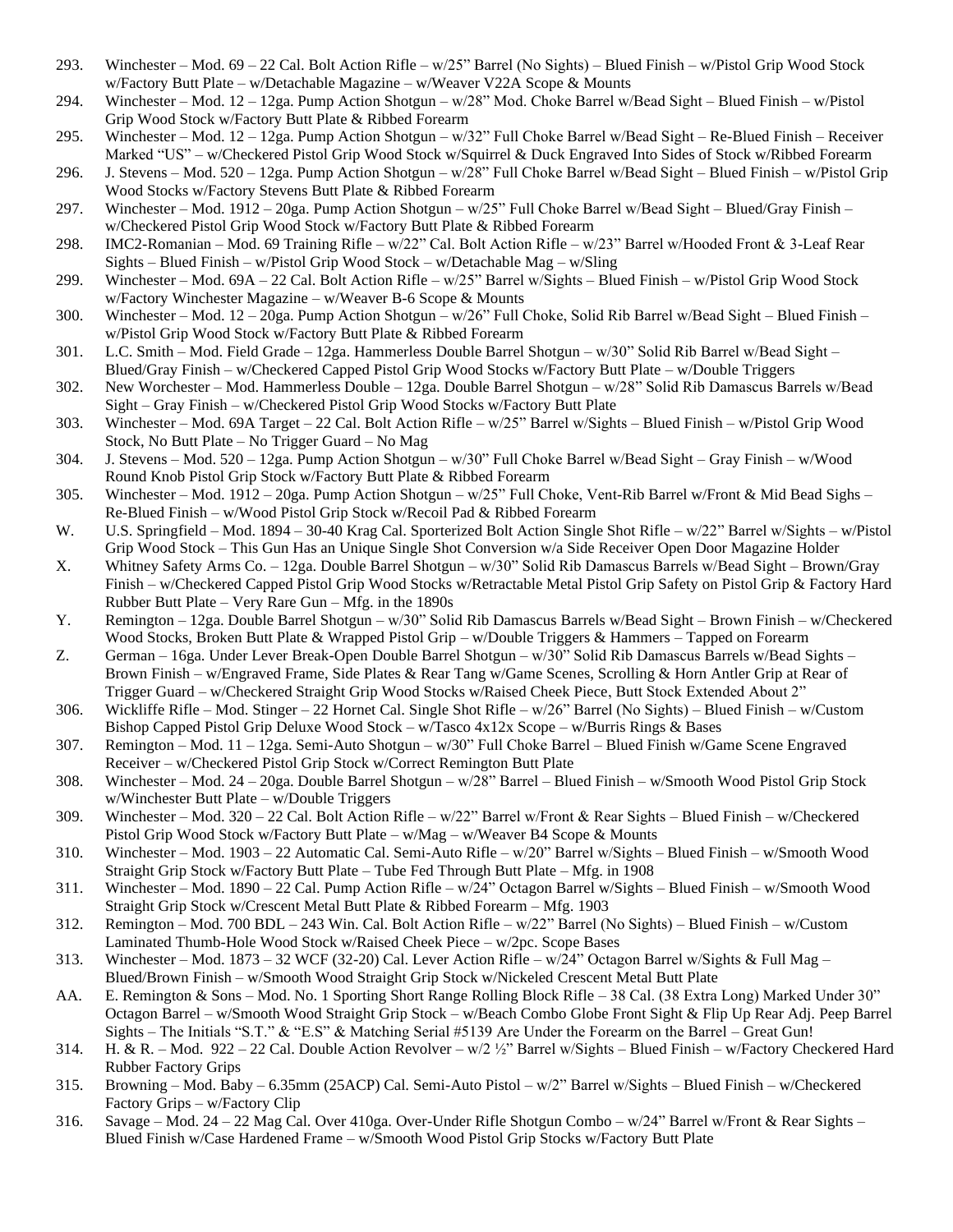- 317. Winchester Mod. 1912 12ga. Pump Action Shotgun w/30" Full Choke Barrel Blued Finish w/Smooth Wood Pistol Grip Stock w/Butt Plate & Ribbed Forend
- 318. Savage Mod. 219 16ga. Single Barrel Shotgun w/28" Savage Mod. 220 Marked Barrel Blued Finish w/Smooth Wood Pistol Grip Stocks w/Factory Butt Plate
- 319. Winchester Mod. 67 22 Cal. Single Shot Bolt Action Rifle  $w/27$ " Barrel w/Front & Rear Sights Blued Finish w/Smooth Wood Pistol Grip Stocks w/Factory Butt Plate – w/Sling
- 320. Browning (Belgium) Mod. T-Bolt (Left Hand) 22LR Cal. Bolt Action Rifle w/24" Barrel w/Front Sights Blued Finish – w/Checkered Pistol Grip Wood Stock w/Factory Butt Plate – w/Mag – w/Bushnell Banner 4x Scope – w/Weaver Rings
- 321. Savage Mod. 29B 22 Cal. Pump Action Rifle w/24" Barrel w/Front & Rear Sights Blued Finish w/Smooth Wood Pistol Grip Stock w/Factory Hard Butt Plate & Ribbed Forearm
- 322. Winchester Mod. 12 Featherweight 12ga. 2 ¾" Pump Action Shotgun w/28" Mod. Choke Barrel w/Bead Sight Blued Finish – w/Smooth Wood Pistol Grip Stock w/Factory Butt Plate & Ribbed Forend
- 323. Glenfield Mod. 25 22 Cal. Bolt Action Rifle w/22" Barrel w/Rear Sights Blued/Gray Finish w/Smooth Wood Pistol Grip Stocks w/Checkered Butt Plate – w/Mag – w/Sling – w/Bushnell Sportview 4x Scope
- 324. Ithaca Mod. 37 Featherlight 16ga. 2 ¾" Pump Action Shotgun w/28" Full Choke Barrel w/Front Sight (No Rear Sight) Blued Finish – w/Smooth Wood Pistol Grip Stock w/Red Head Recoil Pad & Ribbed Forearn – w/Side Receiver Mounted Weaver K4 4x Scope
- 325. Remington Mod. 7600 270 Win. Cal. Pump Action Rifle w/22" Barrel w/Front & Rear Barrel Sights Blued Finish w/Checkered Capped Pistol Grip Wood Stocks w/Factory butt Plate – w/Mag
- 326. Ithaca Mod. 37 Featherlight "Deerslayer" 12ga. 2 ¾" Pump Action Shotgun w/26" Barrel w/Front & Rear Sights Blued Finish – w/Checkered Pistol Grip Wood Stock w/Recoil Pad & Ribbed Forearm – w/See Through Mounts – w/Tasco 3x9x40 Scope
- 327. H. & R. Mod. Hammerless 16ga. Single Shot Shotgun w/30" Barrel w/Bead Sight Gray/Brown Finish w/Smooth Wood Pistol Grip Stocks w/Factory Butt Plate
- 328. Steyr Mod. 95 8x56 Cal. Sporterized Bolt Action Rifle w/19" Barrel w/Front Sight & Williams Rear Peep Sight Blued Finish – w/Smooth Wood Pistol Grip Stocks w/Metal Butt Plate
- 329. Marlin Mod. 25 22 Cal. Bolt Action Rifle w/22" Barrel w/Front & Rear Sights Blued Finish w/Smooth Wood Pistol Grip Stocks w/Checkered Butt Plate – w/Mag – w/Sling
- 330. Ithaca Mod. 87 Featherlight "Deerslayer" 12ga. 3" Pump Action Shotgun w/20" Fully Rifled Barrel w/Front & Rear Sights – Blued Finish w/Dog & Bird Scene on Receiver – w/Checkered Capped Pistol Grip Wood Stocks w/Factory Recoil Pad
- 331. Winchester Mod. 94 (Pre-64) 30 WCF Cal. Lever Action Rifle w/20" Barrel w/Front Sight & Rear Buckhorn Sight Blued Finish – w/Smooth Wood Straight Grip Stocks w/Metal Butt Plate
- 332. Savage Mod. 24S-A 22LR Cal. Over 20ga. 3" Over-Under Rifle/Shotgun Combo w/24" Barrel w/Front & Rear Sights Blued Finish – w/Case Hardened Receiver – w/Smooth Wood Pistol Grip Stocks – w/Barrel Selector on Hammer – w/Bushnell 3x9x Scope & Mounts
- 333. Winchester Mod. 61 22 Cal. Pump Action Rifle w/24" Barrel w/Front & Rear Sights Re-Blued Finish w/Smooth Wood Pistol Grip Stock w/Factory Butt Plate & Ribbed Forearm – w/Non-Grooved Receiver
- 334. Remington Mod. 121 Fieldmaster 22 Cal. Pump Action Rifle w/24" Barrel w/Front Sight (No Rear Sight) Blued Finish – w/Smooth Wood Pistol Grip Stock w/Factory Butt Plate & Ribbed Forearm – w/Weaver K-2.5 2.5x Scope w/Unique Scope Mounts
- 335. Ruger Mod. American 6mm Rem. Cal. Bolt Action Rifle w/22" Barrel w/Sights & Threaded Muzzle Matte Blued Finish – w/Pistol Grip Medium Earth Synthetic Stock – w/Detachable Mag – New w/Factory Box & Accessories
- BB. Henry 12ga. Single Barrel Shotgun w/32" Cyl Bore Barrel w/Bead Sight Blued/Nickel Finish w/Pistol Grip Wood Stocks w/Factory Butt Plate – Side Hammer
- CC. CVA Mod. Hunterbolt Magnum 45 Cal. Black Powder Percussion Rifle w/24" 1:28 Barrel Blued Finish w/Checkered Pistol Grip Black Synthetic Stock w/Raised Cheek Piece – w/Ramrod – w/Tasco 3-9x40mm Scope & Mounts
- 336. Westernfield Mod. 832 22 Cal. Bolt Action Rifle w/24" Barrel w/Sights w/Checkered Pistol Grip Wood Stock w/Factory Butt Plate – No Magazine – w/All Pro 4x15 Scope w/Mounts
- 337. Winchester Mod. 70 XTR 243 Win. Cal. Bolt Action Rifle w/24" Heavy Barrel Brown Ceracote Finish w/Pistol Grip Wood Stock w/Raised Cheek Piece & Factory Butt Plate – w/Accurate Detachable Magazine
- 338. Iver Johnson 16ga. Single Barrel Shotgun w/29" Mod. Choke Barrel w/Pistol Grip Wood Stocks w/Factory Butt Plate w/Burris 4x Full Field Scope & Mounts
- 339. Crescent Arms Mod. New Empire 12ga. Double Barrel Shotgun w/28" Solid Rib Barrels w/Bead Sight Gray/Blue Finish – w/Checkered Capped Pistol Grip Wood Stocks w/Broken Butt Plate
- 340. Stoeger Mod. 2000 Turkey 12ga. 3" Semi-Auto Shotgun w/26" Vent-Rib Barrel w/Stoeger Choke & Fiber Optic Sight w/Advantage Shadow Max 4 HD Shadow Grass Camo Checkered Pistol Grip Stocks
- 341. Ruger Mod. Wrangler 22LR Cal. Single Action Revolver w/4 5/8" Barrel w/Blade Front Sight Cobalt Cerakote Finish – w/Smooth Wood Grips – w/Factory Box, Soft Case & Accessories
- 342. Taurus Mod. PT709 9mm Cal. Semi-Auto Pistol w/3 ¼" Barrel w/3-Dot Sights Blued Finish w/Black Synthetic Frame –  $w/3$  Magazines –  $w/T$ aurus Soft Case & Box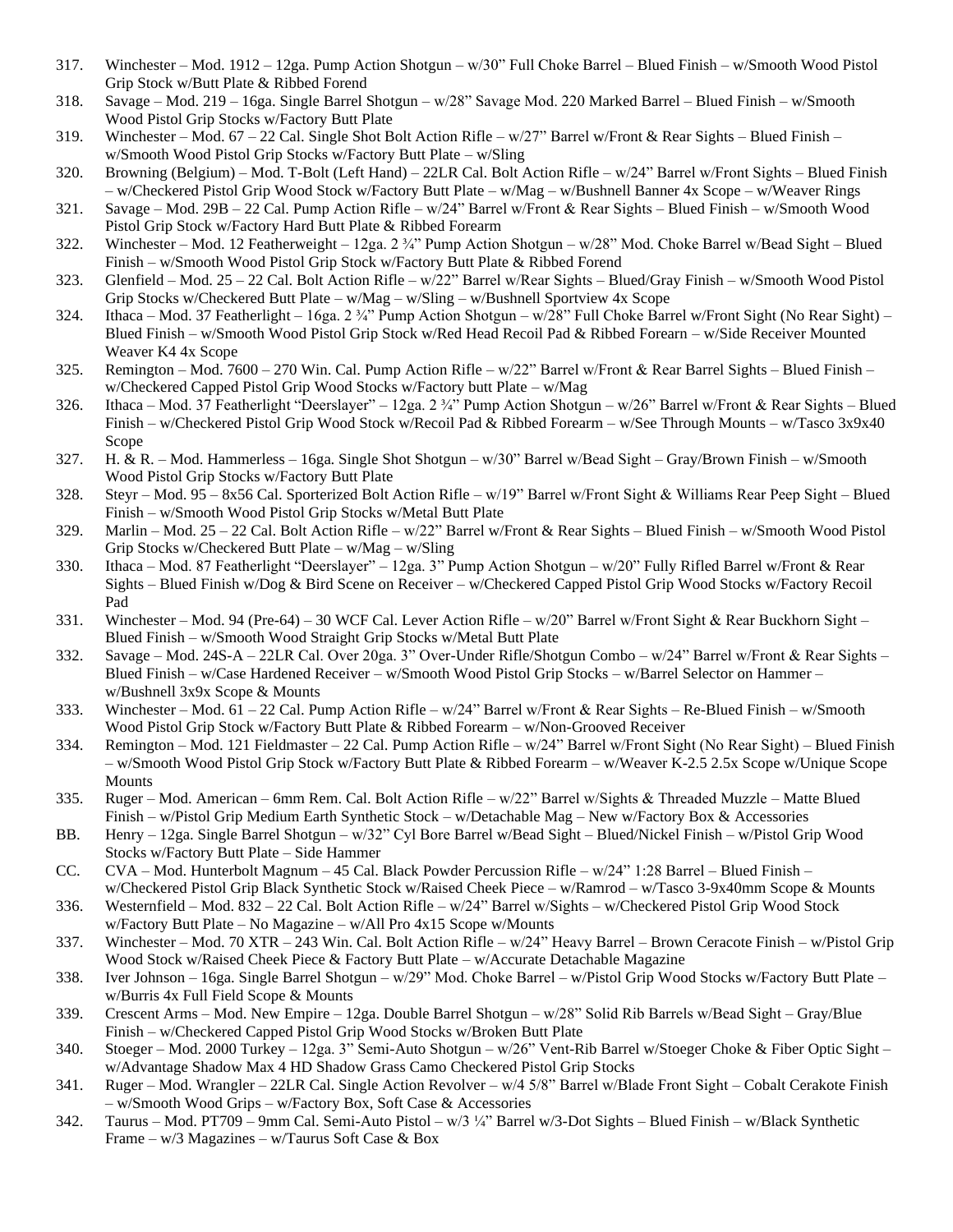- 343. Canik Mod. TP9-SFX Signature Series L.E. 9mm Cal. Semi-Auto Pistol w/5 ¼" Barrel w/Fiber Optic Front & Adj. Rear Sights – Whiteout Finish – New w/Factory Hard Case & Accessories
- 344. Japanese Type 99 7.7 Jap Cal. Sporterized Bolt Action Rifle w/26" Barrel w/Sights Military Finish w/Matching Bolt – w/Defaced Mum
- 345. Japanese Type 99 "Last Ditch" 7.7 Jap Cal. Bolt Action Rifle w/26" Barrel w/Sights Military Finish w/Full Stock w/Wood Butt Plate – Defaced Mum
- 346. Enfield Mod. Mark 1\* DP 303 British Cal. Bolt Action Rifle w/30.2" Barrel w/Sights Military Finish w/Full Length Wood Stock – w/Magazine – w/Military Sling – Note: Upper Wooden Guard Around Sight Broken
- 347. Enfield Mod. LE 1 303 British Cal. Sporterized Military Rifle w/30.2" Barrel w/Sights Military Finish w/Shortened Wood Stock – w/Mag
- 348. Keltec Mod. P-32 32 Auto Cal. Semi-Auto Pistol w/2 ½" Barrel Blue/Gray Finish w/Clip
- 349. Raven Mod. P-25 25 Auto Cal. Semi-Auto Pistol w/2 ½" Barrel Nickel Finish w/Wood Grips w/Clip **(CANNOT GO TO MARYLAND!)**
- 350. Walther Mod. PP 7.65 Cal. Semi-Auto Pistol w/4" Barrel Blued Finish w/Walther Hard Checkered Grips w/Clip
- 351. Raven Mod. MP-25 25 Auto Cal. Semi-Auto Pistol w/2 ½" Barrel Nickel Finish w/Wood Grips w/Clip **(CANNOT GO TO MARYLAND!)**
- 352. U.S. Revolver Co. Mod. Top-Break 32 S&W Cal. Double Action Revolver w/3" Barrel Gray Finish w/Checkered Hard Rubber Grips – w/Concealed Hammer
- 353. Empire State Arms Co. Mod. Top-Break 32 S&W Cal. Double Action Revolver w/5" Barrel Blued Finish w/Checkered Wood Grips
- 354. H. & R. Mod. 732 32 S&W Cal. Double Action Revolver w/2 ½" Barrel Blued Finish w/Factory Checkered Grips
- 355. H. & R. Mod. Trapper 22 Cal. Double Action Revolver w/6" Octagon Barrel Blued Finish w/Checkered Wood Grips
- DD. Italian Remington Mod. 1858 44 Cal. Black Powder Revolver w/8" Barrel Gray Finish w/Wood Grips (Chipped)
- EE. CMC Mod. Pepper Box 36 Cal. Black Powder Pistol w/3 ½" 4-Shot Barrels Gray/Brass Finish w/Wood Grips
- FF. British Mod. Bull Dog 32 Cal. Double Action Revolver w/2 ½" Barrel Gray Finish w/Checkered Wood Grips Note: Missing Trigger Guard
- GG. Benjamin Franklin Mod. 250 .177 Cal. Pellet Pistol w/5" Barrel Blue/Gray Finish w/Wood Grips
- HH. Remington Mod. Beals Patent 44 Cal. Single Action Revolver w/8" Barrel Brown/Gray Finish w/Chipped Wood Grips – Converted to Cartridge
- II. Remington Mod. Beals 36 Cal. Black Powder Percussion Revolver w/7 ½" Barrel Re-Blued Finish w/Contemporary Wood Grips – Note: Loading Lever Bent
- JJ. Remington New Model Army 44 Cal. Single Action Revolver w/8" Barrel Gray Finish w/Wood Grips Converted to Cartridge
- 356. H. & R. Mod. 1871 Pardner Pump 12ga. 3" Pump Action Shotgun w/28" Vent-Rib Barrel w/Choke & Bead Sight Matte Blued Finish – w/Pistol Grip Wood Stocks Marked "20W" & "Walsh Racing 20W" on Stock & Forearm
- 357. Marlin Mod. Glenfield-60 22LR Cal. Semi-Auto Rifle w/22" Barrel w/Sights Blued Finish w/Pistol Grip Wood Stock – Note: Trigger Assembly is Not Attached to the Gun but Present
- 358. Marlin Mod. 39A 22 Cal. Lever Action Rifle w/24" Barrel w/Hooded Front & Adj. Rear Sights w/Tubular Magazine Silver/Gray Finish – w/Pistol Grip Wood Stocks – w/Lyman Adj. Rear Peep Sight
- 359. Savage Mod. Sporter 22LR Cal. Bolt Action Rifle w/24" Barrel w/Blade Front & Reversed Rear Tang Peep Sight w/Pistol Grip Wood Stock – w/Detachable Magazine
- 360. Remington Mod. 870 Express Magnum 12ga. 3" Pump Action Shotgun w/23" Fully Rifled Barrel w/Cantilever Matte Blued Finish – w/Checkered Pistol Grip Black Synthetic Stocks – w/Redfield Ascent 3-x9x40mm Shotgun Scope & Mounts
- 361. Norinco Mod. Eagle 96 12ga. Pump Action Shotgun w/20" Cyl. Bore Barrel w/Hooded Front & Cantilever w/Internal Rear Sights – Blued Finish – w/Checkered Pistol Grip Wood Stock & Ribbed Forearm
- 362. Remington Mod. 870 Wingmaster 12ga. Pump Action Shotgun w/28" Barrel w/Poly Choke & Bead Sight Blued Finish – w/Pistol Grip Wood Stock w/Factory Butt Plate & Ribbed Forearm
- 363. U.S. Springfield Mod. 1898 30-40 Krag Cal. Sporterized Bolt Action Rifle w/30" Barrel w/Correct Sights Blue/Gray Finish – w/Sporterized Stock w/Correct Butt Plate – w/Leather Sling
- 364. Winchester Mod. 97 12ga. Pump Action Shotgun w/30" Full Choke Barrel w/Bead Sight Blued/Gray Finish w/Pistol Grip Wood Socks w/Recoil Pad & Ribbed Forearm
- 365. Winchester Mod. 94 (Pre-64) 30-30 Win. Cal. Lever Action Rifle w/20" Barrel w/Sights & Full Length Tubular Magazine – Blued Finish – w/Straight Grip Wood Stocks w/Factory Butt Plate & Compass Embedded in Stock
- 366. Smith Corona Mod. 03-A3 30-06 Cal. Sporterized Bolt Action Rifle w/24" S-C 2-43 Dated Barrel w/Hooded Front Sight – Military Finish – w/Pistol Grip Wood Stock w/Raised Cheek Piece – w/Leather Sling – w/Simmons 8 Point Scope & Mounts
- 367. Savage Mod. 1899 Take Down 300 Sav. Cal. Lever Action Rifle w/24" Barrel w/Sights Blued/Gray Finish w/Straight Grip Wood Stocks w/Savage Metal Butt Plate
- 368. Springfield-Stevens Mod. 84-C 22 Cal. Bolt Action Rifle w/24" Barrel w/Sights Blued Finish w/Pistol Grip Wood Stock w/Detachable Magazine – w/Weaver 29S Scope & Mount
- 369. Crescent Arms Mod. Star Leader 12ga. Single Barrel Shotgun w/30" Full Choke Barrel w/Bead Sight w/Pistol Grip Wood Stocks w/Factory Butt Plate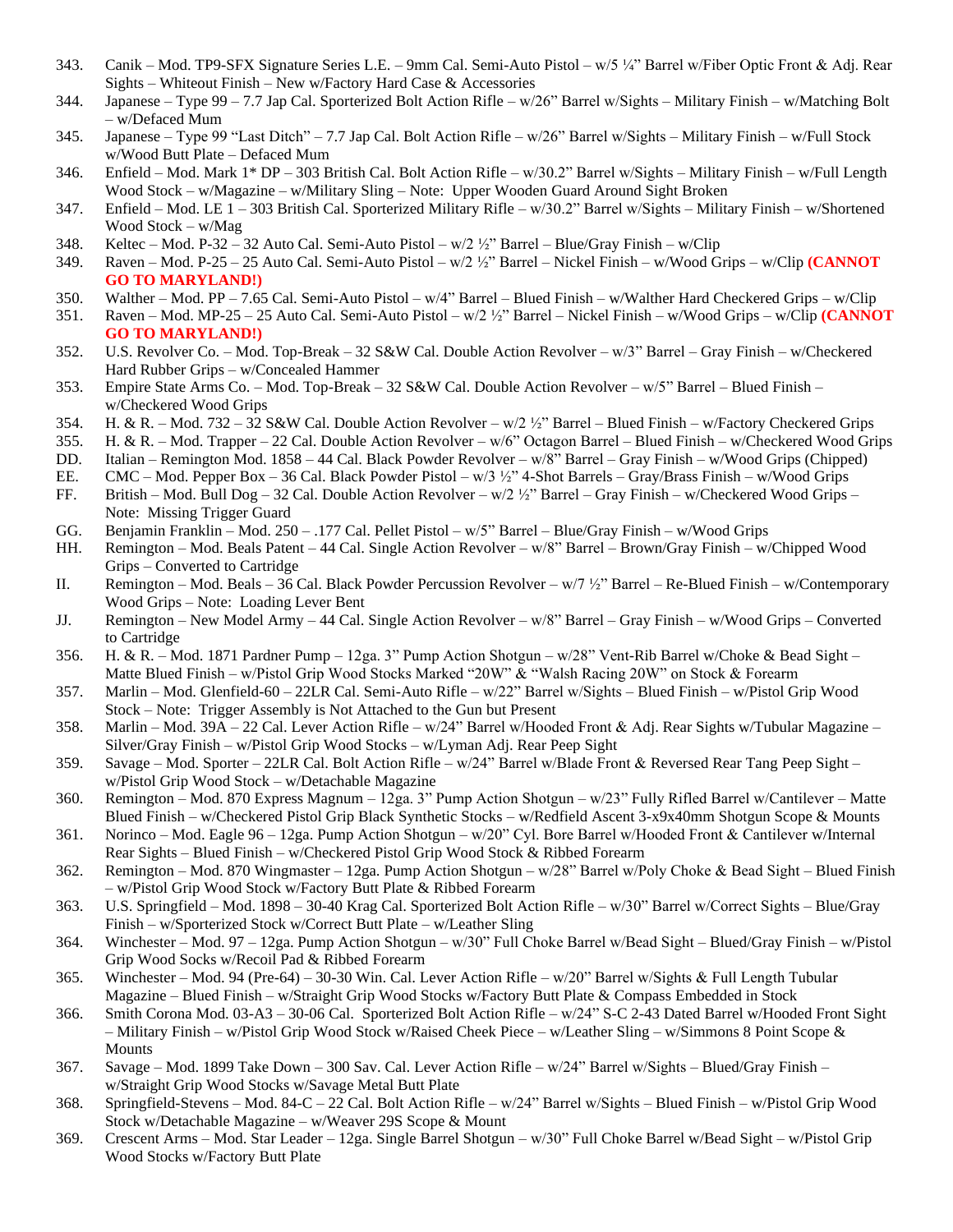- 370. Savage-Stevens Mod. 322A 22 Hornet Cal. Bolt Action Rifle w/21" Barrel (No Sights) Blued Finish w/Pistol Grip Wood Stock – w/Detachable Magazine – w/Bushnell Sportview 4x32 Scope & Mounts
- 371. Taurus Mod. 85 -5-Shot 38 Spl. Cal. Double Action Revolver w/2" Barrel w/Ramp Front Sight Matte Stainless Finish – w/Checkered Taurus Wood Grips
- 372. H. & R. Inc. Mod. 926 22 Cal. Double Action 9-Shot Revolver w/4" Barrel w/Blade Front Sight Blued Finish w/H&R Diamond Checkered Wood Grips
- 373. H. & R. Ind. Mod. 732 32 S&W Cal. Double Action Revolver w/2 ½" Barrel w/Blade Front Sight Blued Finish w/H&R Checkered Hard Rubber Grips
- 374. Makarov Mod. 61 9mm Mak. Cal. Semi-Auto Pistol w/3 1/8" Barrel w/Sights Blued Finish w/Black Textured Grips
- 375. Sig Sauer Mod. P220 45 Auto Cal. Semi-Auto Pistol w/4.4" Barrel w/White Dot Front & Rear Sights Nickel Finish w/Checkered Black Plastic Grips
- 376. Cobray Mod. DD 45 Cal./410ga. Double Barrel Derringer w/3  $\frac{3}{4}$ " Barrels w/Sight Matte Blued Finish w/Black Plastic Grips – w/Factory Box & Papers **(CANNOT GO TO MARYLAND!)**
- 377. High Standard Mod. Double Nine-W-104 22 Cal. Double Action 9-Shot Revolver w/5 ½" Barrel w/Sights Blued Finish – w/Ivory Like Grips
- 378. Raven Arms Mod. MP-25 25 Auto Cal. Semi-Auto Pistol w/2 3/8" Barrel w/Sights Black Finish w/Wood Grips w/Detachable Magazine – w/Leather Holster **(CANNOT GO TO MARYLAND!)**
- 379. Smith & Wesson Mod. 19-3 357 Combat Magnum 357 Mag. Cal. Double Action Revolver w/4" Barrel w/Ramp Blade Front & Adj. Rear Sights – Blued Finish – w/S&W Medallion Checkered Wood Grips – w/Factory Box & Papers
- 380. Mossberg Mod. 500A "Home Defense" 12ga. Pump Action Shotgun w/18 ½" Barrel w/Heat Shield & Bead Sight Blued Finish – w/Black Synthetic Pistol Grip Stock & Forearm Pistol Grip Stock – w/Tubular Magazine – w/Sling
- KK. Italian Mod. 1860 44 Cal. Black Powder Percussion Revolver w/8" Barrel w/Sight Brown Finish w/Brass Frame w/Wooden Grips – w/Naval Scenes on Cylinder
- LL. Unknown Mfg. 40 Cal. Black Powder Percussion Pistol w/9" Octagon Barrel w/Sights w/Pistol Grip Wood Stock w/Brass Trim – No Ramrod
- MM. Thompson Center Mod. Patriot 45 Cal. Black Powder Percussion Pistol w/9" Octagon Barrel w/Sights Blued/Case Colored Finish – w/Case Colored Lock – w/Wood Stock – w/Double Set Trigger – w/Ramrod
- NN. Thompson Center Mod. OMEGA 50 Cal. Inline Black Powder Rifle w/28" Barrel w/Fiber Optic Sights Stainless Finish – w/Realtree Hardwoods Camo Thumb-Hole Stock
- OO. Italian Mod. Hawken 50 Cal. Black Powder Percussion Rifle w/28" Octagon Barrel w/Fiber Optic Sights Blued Finish – w/Straight Grip Wood Stock w/Brass Fittings – w/Double Set Triggers
- PP. R&W.C. Biddle Co. Mod. Target Rifle 52/54 Range Cal. Black Powder Percussion Rifle w/32" Heavy Octagon Barrel w/Sights & Full Length Wood Stock w/Brass Trim – w/Double Set Trigger – w/Ramrod
- QQ. W. Richards 12ga. Double Barrel Shotgun w/30" Solid Rib Barrels w/Bead Sight Chromed Finish w/Checkered Pistol Grip Wood Stocks w/Ornate Butt Plate – w/Double Triggers & Hammers
- RR. Riverside Arms Hammered Double 12ga. Double Barrel Shotgun w/28" Solid Rib Barrel w/Bead Sight Brown Finish w/Checkered Pistol Grip Wood Stocks, Wood Chipped at Upper Tang
- SS. Wm. Moore & Co. Mod. Field 10ga. Double Barrel Shotgun w/36" Solid Rib, Damascus Barrels w/Bead Sight Brown Finish – w/Engraved Side Plates, Hammers & Trigger Guard – w/Pistol Grip Wood Stocks (Repaired Pistol Grip)
- TT. CVA Mod. Optima Magnum 50 Cal. Black Powder Percussion Rifle w/26" Barrel w/Blade Front Sight Stainless Finish – w/Spider Web Black Synthetic Pistol Grip Stocks – w/Camo Sling – w/Ramrod
- UU. Millennium Muzzleloaders Mod. Buckwacker MDM550 50 Cal. Black Powder Inline Rifle w/23" Barrel w/Fiber Optic Front & Rear Sights – Blued Finish – w/Camoed Pistol Grip Stocks – w/Tasco 3-9x32mm Scope & Mounts
- VV. Diana Mod. 34 .177 Cal. Air Rifle w/19 ½" Barrel w/Pistol Grip Wood Stock w/Sportview Target Scope & Mounts
- 381. Savage Mod. 23AA 22LR Cal. Bolt Action Rifle w/23" Barrel w/Sights Blued Finish w/Pistol Grip Wood Stock w/Detachable Magazine
- 382. Savage-Fox Mod. Sterlingworth 12ga. Double Barrel Shotgun w/28" Solid Rib Barrels w/Bead Sight Blued/Case Hardened Finish – w/Checkered Pistol Grip Wood Stocks w/Red Head Butt Pad – w/Double Triggers
- 383. Marlin Mod. 780 22 Cal. Bolt Action Rifle w/22" Barrel w/Hooded Front & Flip Up Rear Sight Blued Finish w/Checkered Pistol Grip Wood Stock – w/Bushnell Sportview 4x32mm Scope & Mounts – No Clip
- 384. Riverside Arms Hammerless Double 12ga. Double Barrel Shotgun w/30" Solid Rib Barrel w/Bead Sight Blued/Gray Finish – w/Checkered Balled Pistol Grip Wood Stocks w/Recoil Pad – w/Double Triggers
- 385. Remington Mod. 770 243 Win. Cal. Bolt Action Rifle w/20" Barrel (No Sights) Matte Blued Finish w/Black Synthetic Pistol Grip Stock w/Raised Cheek Piece – w/Detachable Clip – w/3-9x40mm Scope & Mounts – w/Factory Box
- 386. Remington Mod. 770 308 Win. Cal. Bolt Action Rifle w/22" Barrel (No Sights) Matte Blued Finish w/Black Synthetic Stock – w/Detachable Clip – w/Bushnell 3-9x40mm Scope & Mounts – w/Box
- 387. Chinese Mod. SKS 7.62x39mm Cal. Semi-Auto Rifle w/20 ½" Barrel w/Sights Blued Finish w/Black Pistol Grip Synthetic Stock w/Factory Manual – Gun in Parts but Appears to be Complete
- 388. Stevens Mod. Favorite 1915 25 Stevens Cal. Single Shot Rifle w/22 ½" Octagon to Round Barrel Brown Finish w/Straight Grip Wood Stocks
- 389. Savage Mod. 110 E 30-06 Sprg. Cal. Bolt Action Rifle w/22" Barrel (No Sights) Blue Finish w/Pistol Grip Wood Stock – w/Bushnell Sportview Scope & Mounts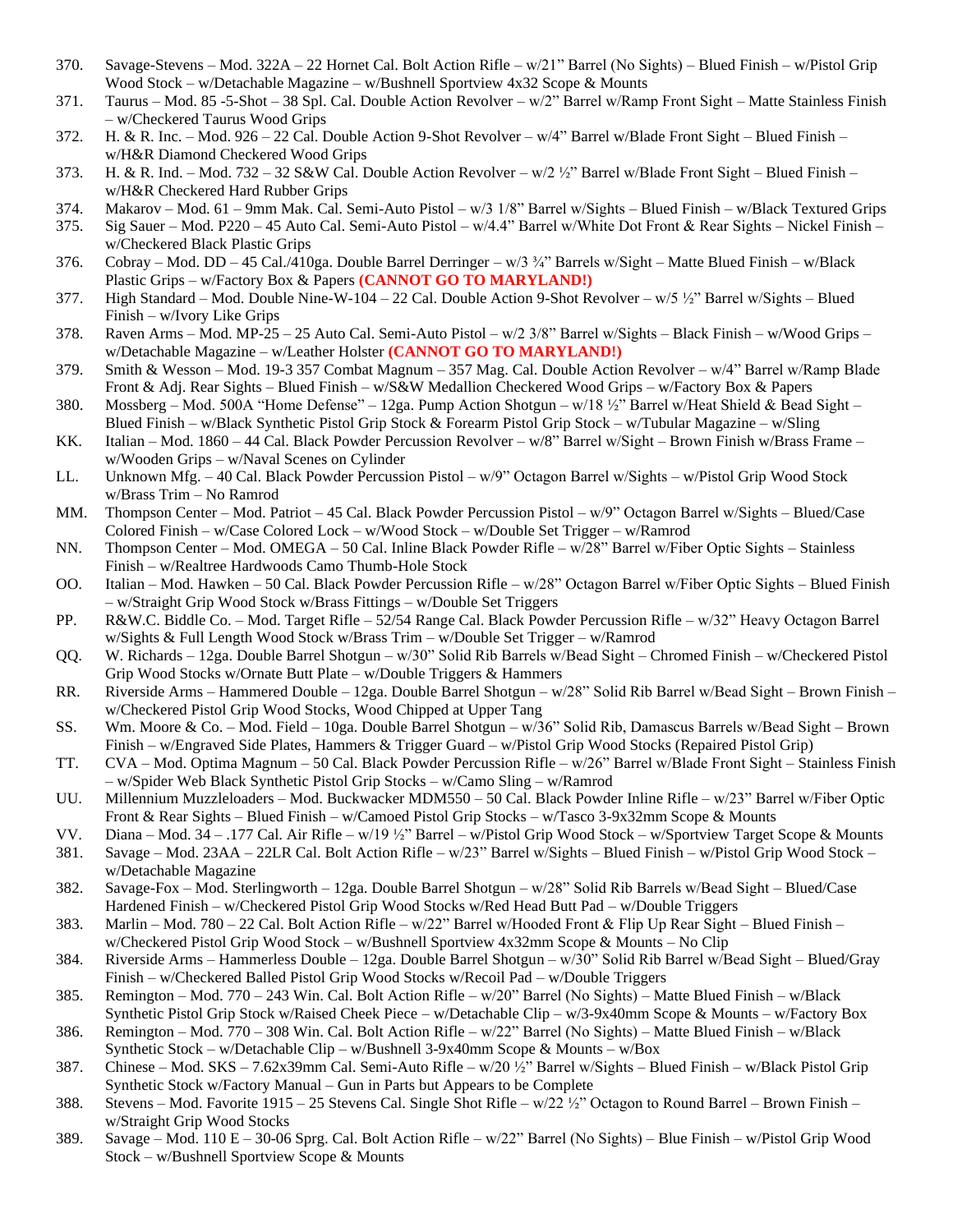- 390. Winchester Mod. 94 (Pre-64) 30-30 Win. Cal. Lever Action Rifle w/20" Barrel w/Sights & Full Length Tubular Magazine – Blued Finish – w/Straight Grip Wood Stocks
- 391. Custom Rifle Built on a Mauser Action 6mm Rem. Cal. Bolt Action Rifle w/22" Kodiak Barrel (No Sights) Blued Finish – w/Checkered Pistol Grip Wood Stock w/Raised Cheek Piece – w/Simmons 3-9x32mm 8-Point Scope
- 392. LeFever Arms Mod. Nitro Special 12ga. Double Barrel Shotgun w/28" Solid Rib Barrel w/Bead Sight Case Colored/Blued Finish – w/Checkered Capped Pistol Grip Wood Stocks w/Factory Butt Plate & Leather Cheek Piece
- 393. Remington Mod. 10 12ga. Pump Action Shotgun w/28" Full Choke Barrel w/Bead Sight Blued Finish w/Checkered Capped Pistol Grip Wood Stocks w/Recoil Pad
- 394. Mossberg Mod. 640 KC Chuckster 22 WMR Cal. Bolt Action Rifle w/24" Barrel w/Sights Blued Finish w/Checkered Capped Pistol Grip Wood Stock – w/Detachable Magazine – w/Weaver K-3 Scope & Mounts
- 395. Remington Mod. 760 Gamemaster 30-06 Sprg. Cal. Pump Action Rifle w/22" Barrel w/Blade Front & Flip Up Rear Sights – w/Custom Pistol Grip Wood Stocks – w/Detachable Magazine – w/Tasco 3x9x World Class Scope & Mounts
- 396. Winchester Mod. 67A 22 Cal. Bolt Action Single Shot Rifle w/27" Barrel w/Sights w/Pistol Grip Wood Stock w/Weaver B-4 Scope & Mounts
- 397. Palmetto Mod. 11 12ga. Single Barrel Shotgun w/30" IM Choked Barrel w/Bead Sight w/Pistol Grip Wood Stocks 398. Marlin – Mod. 25N Youth – 22 Cal. Bolt Action Rifle – w/22" Barrel w/Blade Front Sight – Blued Finish – w/Diamond
- Checkered Pistol Grip Wood Stock w/Detachable Magazine w/Swift 3-9x50 Scope & Mounts LOP 11 ½" 399. Remington – Mod. 121 Fieldmaster – 22 Cal. Pump Action Rifle –  $w/25$ " Barrel w/Sights & 2/3 Length Tubular Magazine –
- Blued Finish w/Pistol Grip Wood Stock w/Metal Butt Plate & Ribbed Forearm Receiver Tapped For Scope Mount 400. Marlin – Mod. 336 – 30-30 Win. Cal. Lever Action Rifle – w/20" Barrel w/Hooded Front & Adj. Rear Sights w/Full Length Tubular Magazine – Blued Finish – w/Pistol Grip Wood Stocks w/Factory Butt Plate – w/Redfield Frontier 4x Scope & See

Through Mounts

- 401. Remington Mod. 12C 22 Cal. Pump Action Rifle w/24" Octagon Barrel w/Sights & ¾ Length Tubular Magazine Blued Finish – w/Pistol Grip Wood Stock w/Crescent Metal Butt Plate & Ribbed Forearm
- 402. Baker Gun Co. Mod. Batavia Special 12ga. Double Barrel Shotgun w/30" Solid Rib Barrels w/Bead Sight Brown Finish – w/Checkered Pistol Grip Wood Stocks w/Period Recoil Pad
- 403. Winchester U.S. Model of 1917 30-06 Sprg. Cal. Sporterized Bolt Action Rifle w/22" Barrel w/Sights Blued Finish w/Custom Bishop Capped Pistol Grip Wood Stock – w/Leather Sling
- 404. Mossberg Mod. 346K 22 Cal. Bolt Action Rifle w/24" Barrel w/Sights & Full Length Tubular Magazine Blued Finish – w/Pistol Grip Wood Stock w/Factory Butt Plate & Raised Cheek Piece
- 405. Rossi/Interarms Mod. 62SA 22 Cal. Pump Action Rifle w/23" Barrel w/Sights & ¾ Length Tubular Magazine Blued Finish – w/Straight Grip Wood Stock w/Factory Butt Plate & Ribbed Forearm
- 406. Stevens Mod. 954 22LR. Cal. Semi-Auto Rifle w/20" Barrel w/Sights Blued Finish w/Checkered Pistol Grip Wood Stock w/Factory Butt Plate – w/Detachable Magazine – w/Tasco 4x32mm Scope & Mounts
- 407. Remington Mod. No. 6 22 Cal. Single Shot Rifle w/20" Barrel w/Sights Blued Finish w/Straight Grip Wood Stocks
- 408. Savage/Springfield Mod. 120 22 Cal. Single Shot Bolt Action Rifle w/24" Barrel w/Front Sight Blued Finish w/Pistol Grip Wood Stock
- 409. N.R. Davis & Sons Mod. Premier 16ga. Double Barrel Shotgun w/28" Solid Rib Barrel w/Bead Sight Case Colored/Blued Finish – w/Checkered Balled Pistol Grip Wood stocks w/Factory Butt Plate – w/Double Triggers
- 410. Winchester Mod. 25 12ga. Pump Action Shotgun w/28" Mod. Choke Barrel w/Bead Sight Blued Finish w/Pistol Grip Wood Stock w/Factory Butt Plate & Ribbed Forearm
- 411. J.C. Higgins Mod. 51 Gun Built on FN Belgium Action 270 Win. Cal. Bolt Action Rifle w/22" Barrel w/Blade Front Sight – Blued Finish – w/Checkered Capped Pistol Grip Wood Stock w/Cheek Piece – w/Weaver V7-A Scope & Mounts
- 412. IBM Corp. Mod. M1 Carbine 30 Carbine Cal. Semi-Auto Rifle w/18" Blue Sky Marked Barrel w/Sights Military Finish – w/Pistol Grip Wood Stocks – w/Detachable Magazine – w/Sling & Oiler
- 413. Remington Mod. 870 Tactical 12ga. 3" Pump Action Shotgun w/18 ½" Cyl. Choke Barrel Matte Blued Finish w/Pistol Grip Synthetic Stocks – w/Extended Magazine Tube
- 414. Volunteer Enterprises Mod. Commando Mark III 45 Auto Cal. Semi-Auto Rifle w/16 ½" Barrel w/Sights & Flash Hider – Blued Finish – w/Synthetic Pistol Grip Wood Stocks – w/Stick Magazine **(CANNOT GO TO MARYLAND!)**
- 415. Remington Mod. 870 Express Magnum 12ga. 3" Pump Action Shotgun w/28" Rem. Choke, Vent-Rib Barrel w/Bead Sight – Matte Blued Finish – w/Press Checkered Pistol Grip Wood Stocks w/Factory Recoil Pad
- 416. Marlin Mod. 90 12ga. Over-Under Shotgun w/29 ½" Barrels w/Bead Sight Blued Finish w/Engraved Receiver on Both Sides w/Pointer Dog Scenes – w/Pistol Grip Wood Stocks w/Red Head Recoil Pad
- 417. Winchester Mod. 25 12ga. Pump Action Shotgun w/28" Full Choke Barrel w/Bead Sight Blued/Gray Finish w/Checkered Pistol Grip Wood Stock w/Recoil Pad & Ribbed Forearm
- 418. Winchester Mod. 94AE 30-30 Win. Cal. Lever Action Rifle w/20" Barrel w/Adj. Rear Sight & Full Length Tubular Magazine – Blued Finish – w/Straight Grip Wood Stocks – w/Tasco Pronghorn 3-9x32mm Scope & Mounts
- 419. Remington Arms Mod. 7600 Stripped Receiver Only w/\*175<sup>th</sup> Anniversary, 1816-1991", Eagle, USA Shield & Scrolling

### **Gun Safes:**

A503. Champion Safe Co. – Trophy Series – 39 Gun Safe – 72" Tall x 40 ½" Wide x 25 ½" Deep – Dark Gray Exterior – Light Gray Interior – Fire Rating of 60 Minutes @ 1500F – w/Dial Combo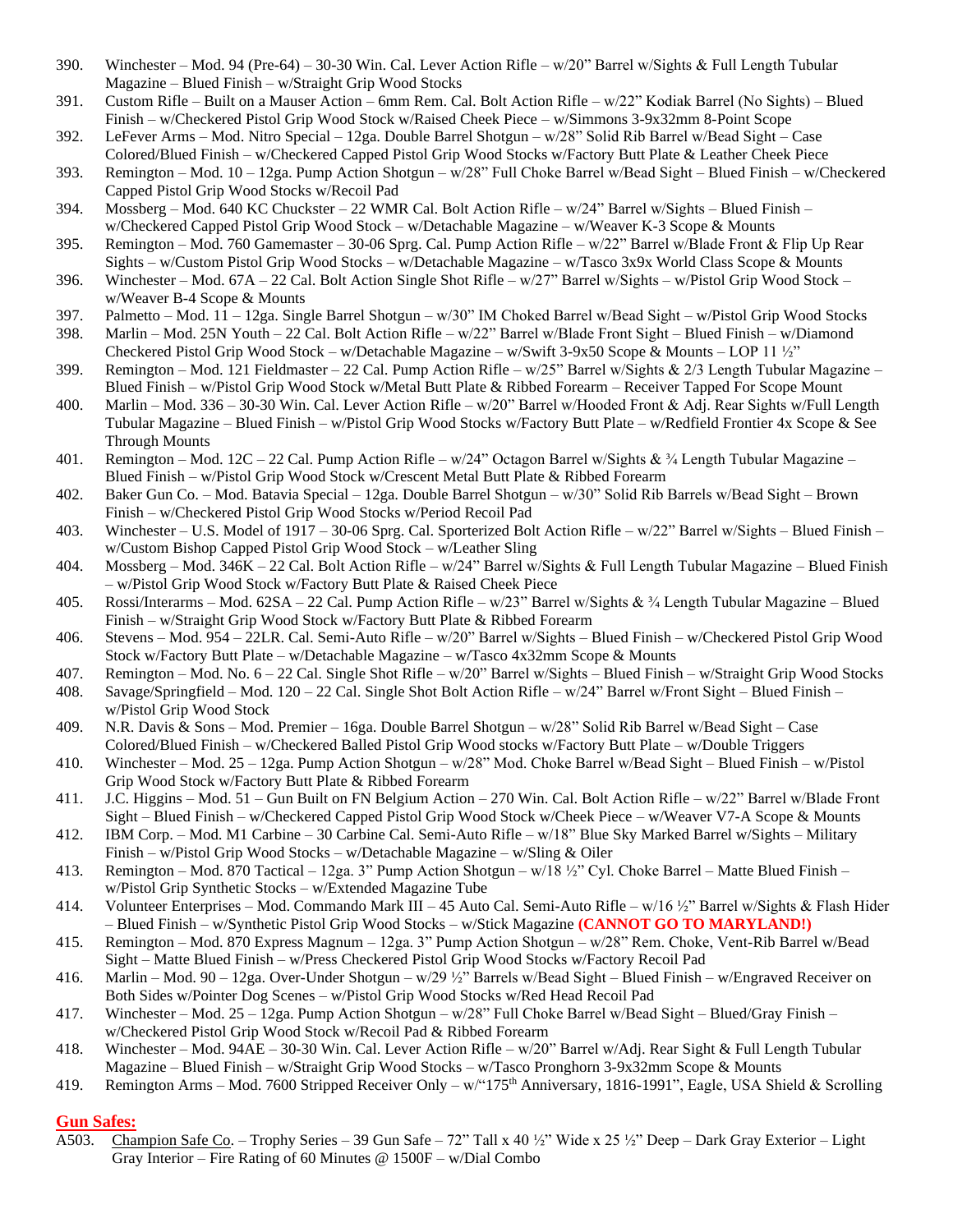A504. Browning – Medallion-Pro Steel – 18 Gun Safe – 60" Tall x 39 ¼" Wide x 27 ¼" Deep – Dark Green Metallic Exterior – Brown/Tan Interior – w/Dial Combo

#### **Auctioneer's Note:**

Outstanding offering of firearms & gun related small items. In this sale are some of the best handguns we have had the opportunity to offer of late & also we will offer some of the best Class 3 weapons that we have had the opportunity to sell too!! Sale starts at 8:00 AM w/First Auctioneer Selling Accessories A1-A500. At approximately 8:30, the second Auctioneer will sell gun related box lots. At approximately 10:00, the  $2<sup>nd</sup>$  Auctioneer will sell guns #226-419, N-Z, AA-VV. Then at Approximately 1:00 PM w/only one Auctioneer Selling, we will offer guns #1-225, A-M.

8:00 AM – Sale Starts w/Main Auctioneer Selling Gun Accessories A1-A507, Gun Safes & Cases 8:00 AM - 2<sup>nd</sup> Auctioneer Will Sell Buyer's Choice/Box Lots 10:30 AM - 2<sup>nd</sup> Auctioneer Will Sell Guns #226-419, N-Z, AA-VV 1:00 PM – Only One Auctioneer Selling Guns #1-225, A-M

#### **Sale Inspection:**

Friday, June 24, 2022 – 10:00 AM – 5:00 PM Saturday, June 25, 2022 – 10:00 AM – 3:00 PM

**Doors Open:**

Sale Day @ 6:30 AM

#### **Upcoming Auctions & Events:**

Wednesday, June  $22<sup>nd</sup>$  @ 8:30 AM – Antique Auction & Furniture Auction at Bonneauville Event Center Sunday, June  $26<sup>th</sup>$  @ 8:00 AM – 400+ Guns & Small Auction Thursday, June  $30<sup>th</sup>$  @ 4:00 PM – Toy Auction at Bonneauville Event Center Wednesday, July  $6<sup>th</sup>$  @ 8:30 AM – Antique Auction & Furniture Auction at Bonneauville Event Center Friday, July 15<sup>th</sup>, Saturday, July 16<sup>th</sup> & Sunday, July 17<sup>th</sup> – Outstanding Large 3-Day Military Gun & Related Auction Wednesday, July  $20^{th}$  @ 8:30 AM – Antique Auction & Furniture Auction at Bonneauville Event Center Sunday, July 24<sup>th</sup> @ 8:00 AM – Outstanding Modern Sporting Auction w/Gun Safes, Harley Davidson MC, 1971 Chevy Chevelle/Malibu, 1982 Chevy K2500 & 1986 Chevy K1500 "Square Bodies"

#### **FIREARMS AUCTION CONDITIONS OF SALE**

*Redding Auction Service Inc. cannot be held responsible to be cognizant of all the various local and state laws pertaining to firearms. As the buyer it is your responsibility to know the laws of your jurisdiction concerning the possession of and what type of firearms accessories are allowed before you place your bid.*

*Redding Auction Service Inc.* has generated every effort to catalog and correctly describe the firearms to be sold, however neither Seller nor Auctioneer guarantee the authenticity, validity or condition of any lot. All lots are sold "AS IS" and should be inspected prior to your bidding. Redding Auction Service Inc. reserves the right to make any and all verbal corrections and provide additional information from the stand at the time of sale. All sales are final!

*Redding Auction Service Inc.* establishes no warranties or depictions concerning the fitness for use, safeness to fire, to store, or reliability of any firearm, ammunition, parts, parts of components of any lot. Any use is entirely at your risk. Redding Auction Service Inc. expressly disclaims any liability whatsoever for accident, injury or damage resulting to any person or property from the use or storage of any such lot.

*All items* sold are subject to Federal and State Regulations. All modern guns must be registered. Gun registration is handled by Redding Auction Service for a nominal fee. Modern handgun purchasers must be Pennsylvania residents at least 21 years of age and must have photo ID (driver's license) and be able to pass a PICS background check. Out of state residents must have a FFL or a licensed dealer in their state to receive USPS shipment of Pistols and/or Revolvers. Modern rifle and shotgun purchasers must be at least 18 years of age and must have photo ID (driver's license) and be able to pass a PICS background check in order to be eligible to purchase firearms. We do not implement a Buyer's Premium ("Buyer's Penalty") or other hidden fees/penalties. Please Note: Redding Auction Service *Inc.* is not, nor will be held responsible if the buyer fails a PICS background check and are ineligible to possess a firearm. If this situation arises, *Redding Auction Service Inc.* will not issue a refund but we will gladly consign the firearm(s) for the ineligible buyer in a future upcoming sale (Prevailing Commission Rate will be deducted from sale proceeds).

#### **ALL PURCHASERS MUST BE REGISTERED WITH A BID NUMBER AND MUST POSSESS PICTURE IDENTIFICATION.**